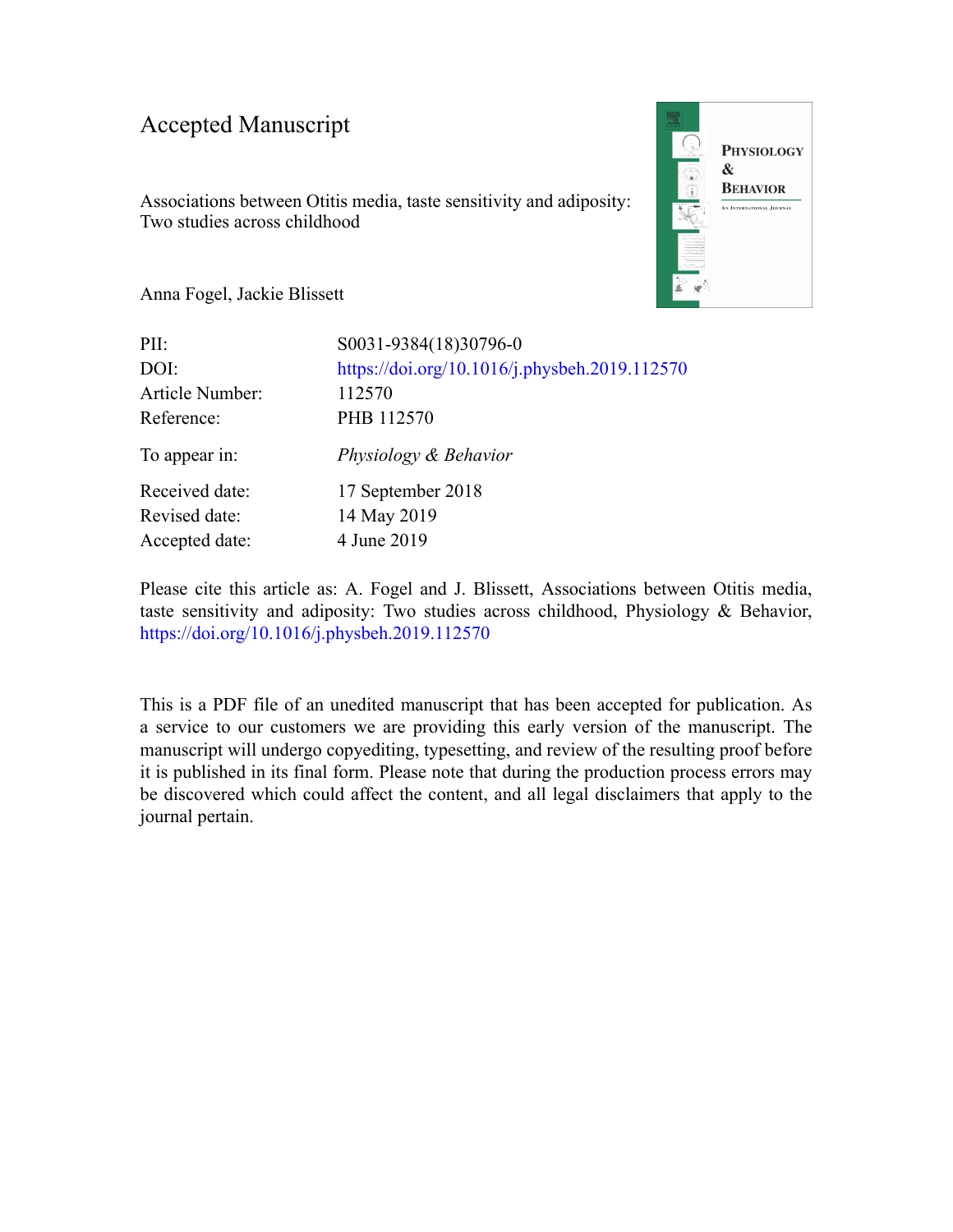### Associations between Otitis media, taste sensitivity and adiposity: Two studies across

### childhood

Anna Fogel $^{1,2,*}$ [anna\\_fogel@sics.a-star.edu.sg](mailto:anna_fogel@sics.a-star.edu.sg) and Jackie Blissett $^{1,3}$ 

<sup>1</sup>Work was conducted when both authors were at School of Psychology, University of Birmingham, UK

<sup>2</sup> Singapore Institute for Clinical Sciences, Agency for Science, Technology and Research (A\*STAR)

<sup>3</sup> Department of Psychology, School of Life and Health Sciences, Aston University, Birmingham, UK.

\*Corresponding author at: Singapore Institute for Clinical Sciences, 12 Science Drive 2, MD1

Tahir Foundation Building; Singapore 117549.

ACCEPTED MANUSCRIPT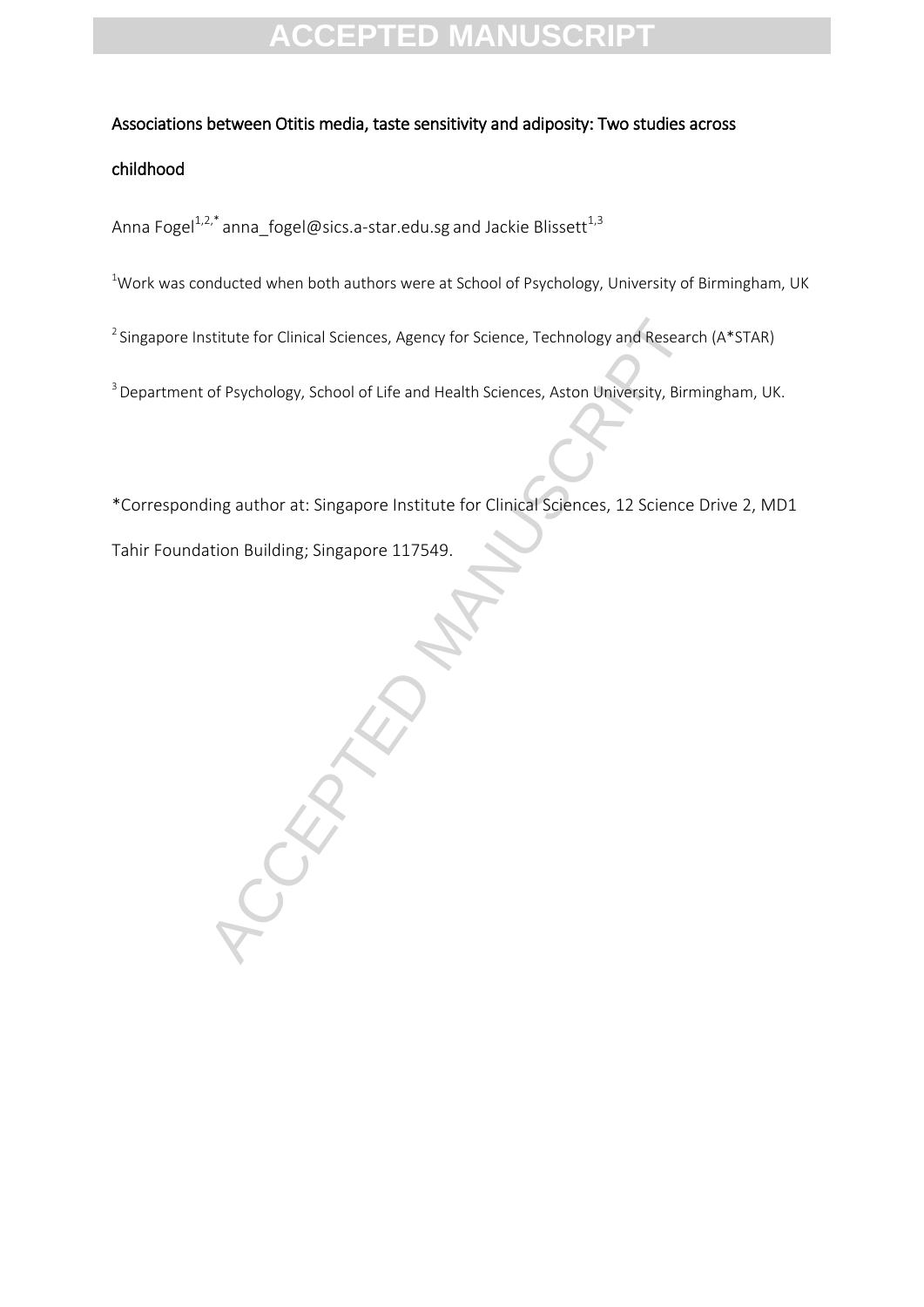#### Abstract

the associations between UM, taste sensitivity and adiposity across<br>hood and conducted exploratory post-hoc analyses of sex different<br>sed 101 children between 2 to 3 years old (59.0% boys). Children is<br>ght was measured to Background: Otitis media (OM), or middle ear infections, are one of the most common diseases during early childhood. OM has been linked to changes in food preferences through potential effects on taste signalling, and thereby, to increased weight. Objectives: We investigated the associations between OM, taste sensitivity and adiposity across two studies in early childhood and conducted exploratory post-hoc analyses of sex differences. Methods: Study I assessed 101 children between 2 to 3 years old (59.0% boys). Children were weighed and their height was measured to estimate BMI centiles. Waist measurements were taken to calculate Waist-to-Height Ratio (WHtR). Child's taste sensitivity was assessed using Short Sensory Profile questionnaire. Study II included 95 children between 5 to 9 years old (52.9% boys). Children were weighed and their height was measured to calculate their BMI. Children took part in a Sucrose Detection Threshold (SDT) assessment to establish their taste sensitivity. In both studies parents reported child's history of OM. Results: In Study I OM was associated with higher WHtR (p=0.047), though this was observed among girls (p=0.011), but not boys (p=0.53). OM was not linked to BMI centiles or taste sensitivity (all p>0.05). In Study II children with OM history had higher BMI centiles (p=0.010), and this effect was stronger in boys (p=0.037) than girls (p=0.17). Multiple OM exposure increased the odds of overweight by 6.2 times (95%CI [1.46, 26.50]). Boys with multiple OM exposure had higher SDT (p=0.022) compared to boys not exposed to OM, akin to lower taste sensitivity. This was not observed in girls (p=0.67). Conclusions: OM history was associated with higher BMI among 5-9 year old children and this may be linked to taste impairments. This association was not observed in 2- 3 year old children. Potential sex differences in these associations require further investigation.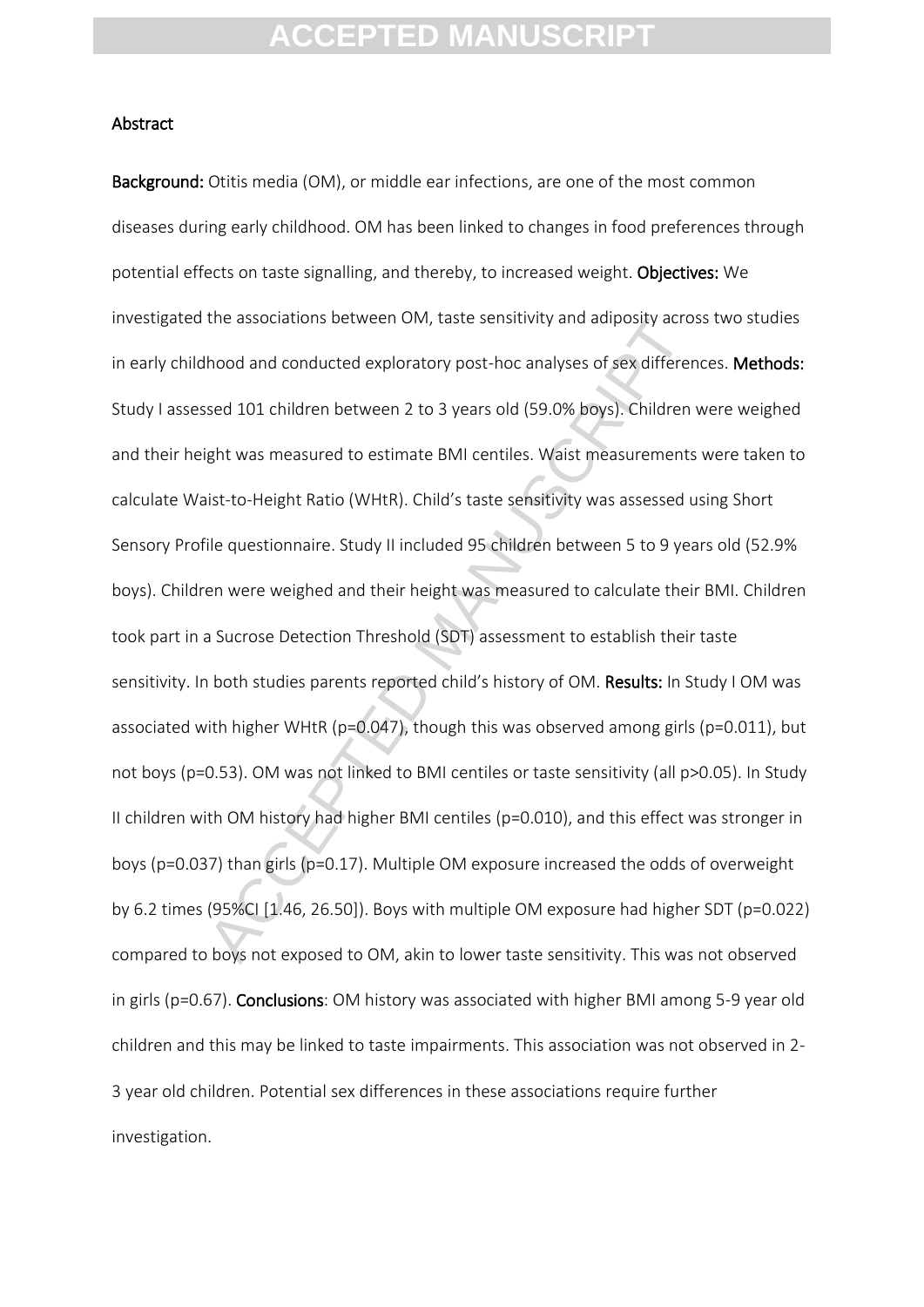Keywords: Otitis media; middle ear infection; childhood obesity; overweight; taste sensitivity

### Abbreviations

- OM Otitis Media
- WHtR Waist-to-Height Ratio
- SDT Sucrose Detection Threshold
- CT Chorda Tympani
- -URAKOMANUSCA, SSP Short Sensory Profile
- BF Breast Feeding
- BMI Body Mass Index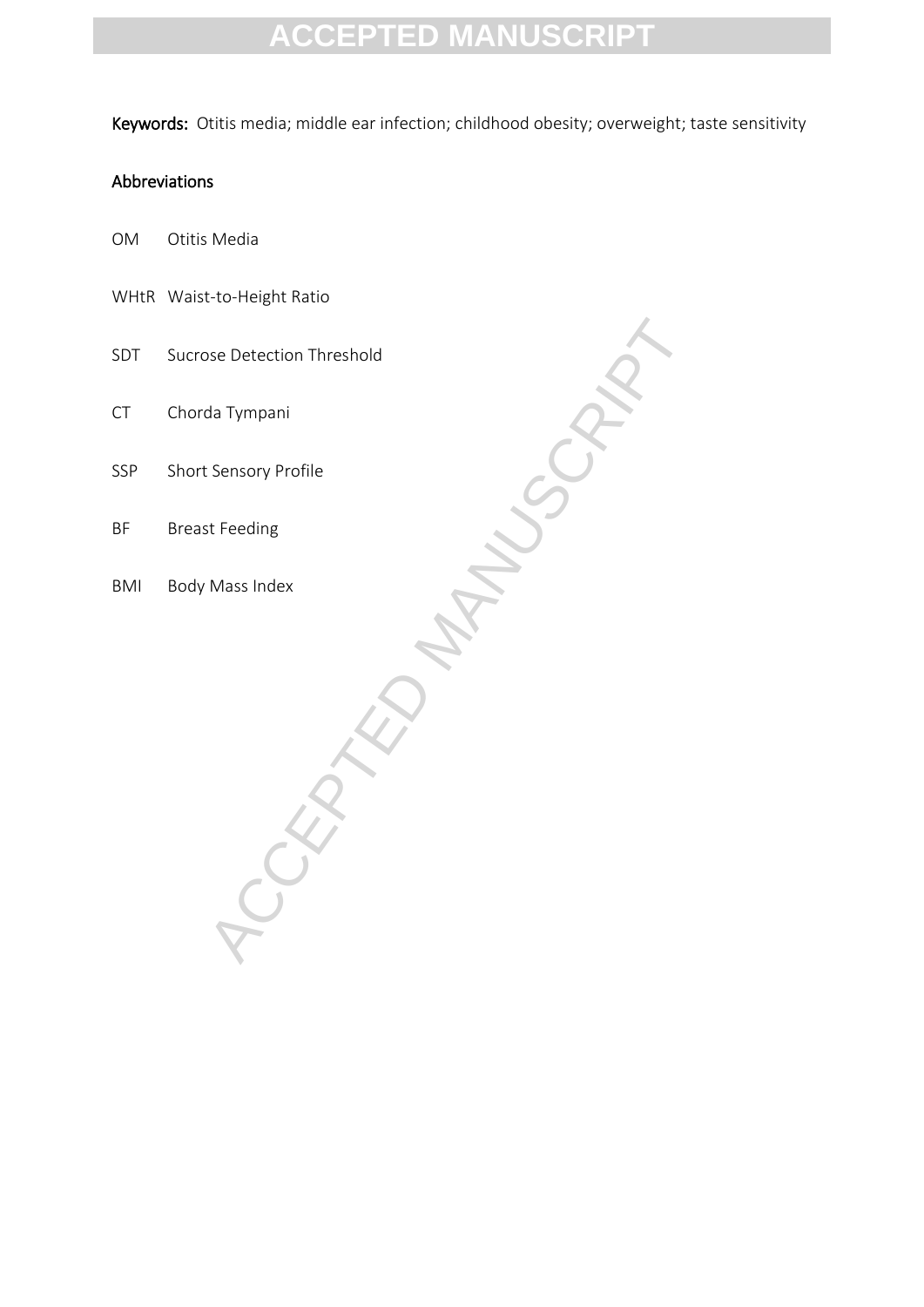#### 1.0 Introduction

Otitis media (OM), or middle ear infection, is one of the most common, childhood infections, with high occurrence rates between 6-24 months of age (1). Although prevalence rates differ between the studies, it has been estimated that globally as many as 51% of children will have at least one episode of OM by the age of 5 years (2). This is problematic because OM causes pain, fever and may lead to temporary, or in the most severe cases, permanent hearing impairment (3) and, due to its high incidence, poses a large economic burden on public health (4). As a post-inflammatory response acute OM can progress to OM with effusion and recurrent forms can be treated surgically, with or without tympanostomy tube insertion (3).

episode or OMI by the age or 5 years (2). This is problematic because<br>and may lead to temporary, or in the most severe cases, permanen<br>(3) and, due to its high incidence, poses a large economic burden is<br>a post-inflammator Previous research, although limited, has linked OM exposure to increased Body Mass Index (BMI; kg/m<sup>2</sup>) among 3-5 year old (5) and 7-10 year old children (6). Clinical evidence shows that 2-7 year olds with a history of OM with effusion had significantly higher BMI compared to children without OM history (7, 8). In a prospective cohort study of 538 infants up to 2 years old, those with recurrent OM treated with tympanostomy tube insertion were more likely to have a weight-for-length measure above ≥95th percentile at 2 years of age (9). Another prospective cohort study showed that 10-11 year old children with obesity were more likely to have experienced OM compared to children with healthy weight (10). However, these associations were not observed in another study of 5-18 year olds (11).

The mechanism through which OM may play a role in an unhealthy weight gain is not well understood. A theoretical model has been proposed, which suggests that OM exposure can lead to changes in taste and somatosensory function due to a damage to the Chorda Tympani (CT) nerve (5, 12). The CT nerve, together with the trigeminal nerve, innervate taste buds in the fungiform papillae on the anterior two thirds of the tongue (13).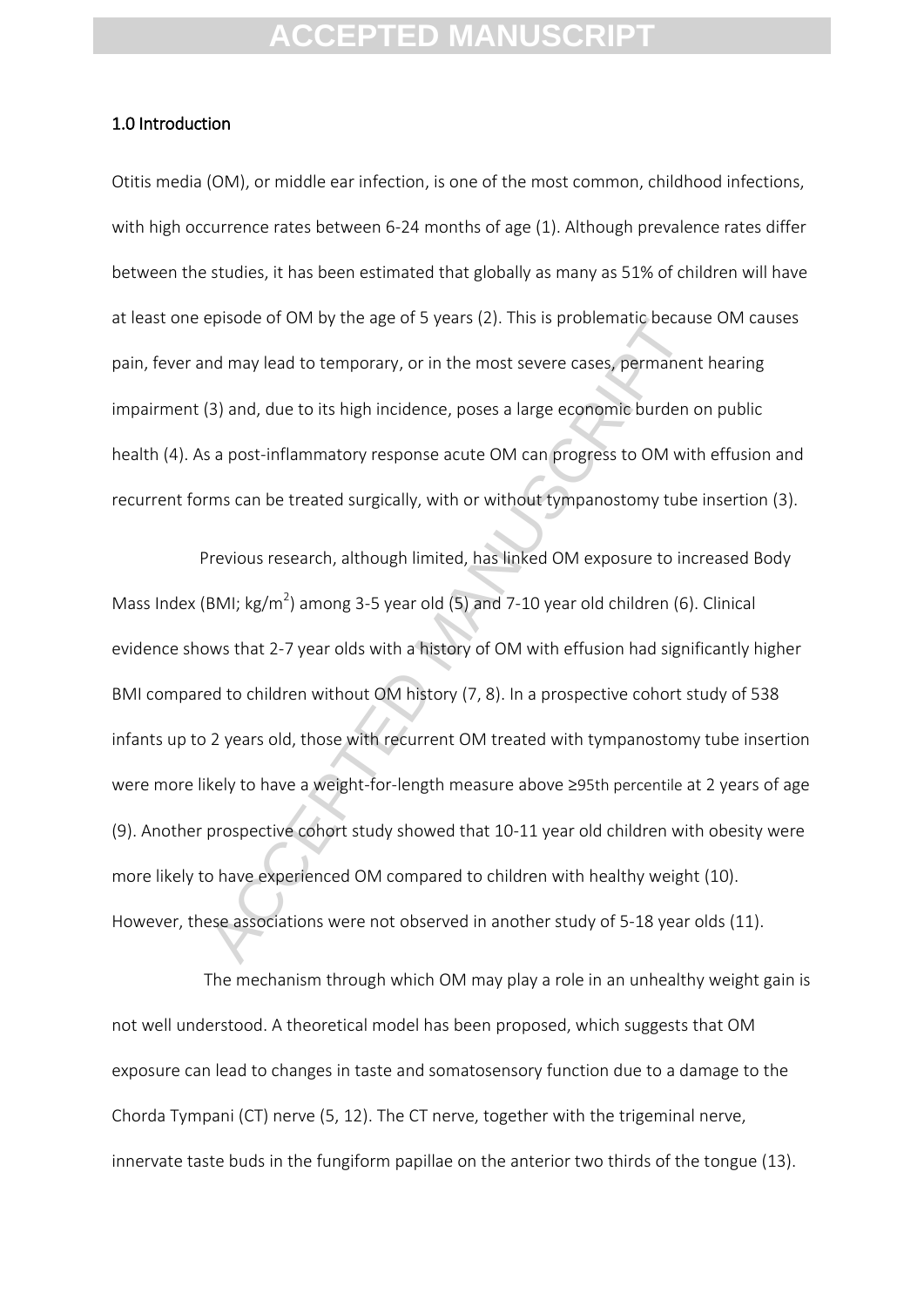The CT is vulnerable to damage as it separates from the lingual nerve and travels through the middle ear, where it may be exposed to pathogens that cause OM (14). Histopathological changes to CT and loss of the nerve function have been reported in a sample of 107 adults with chronic OM (15). Conversely, another study found no differences CT function among 5- 18 year olds with a history of OM (11).

Consistent with the CT impairment hypothesis, it has been reportent OM lost the ability to taste quinine on the anterior portion of th<br>anced responses to citric acid (16), while adults exposed to OM sh<br>d enhancement of dif Consistent with the CT impairment hypothesis, it has been reported that children with recurrent OM lost the ability to taste quinine on the anterior portion of the tongue and showed enhanced responses to citric acid (16), while adults exposed to OM showed both reduction and enhancement of different tastes, including bitter, salty, sweet and sour (14, 17). In another study patients with chronic OM who were to undergo middle ear surgery showed pre-operative lower taste sensitivity for sour, bitter, salty tastes and sweet taste, and this improved one month post-operatively among those with good intra-operative preservation of CT, while among those with intra-operative CT injury taste function remained reduced (18). Similar taste function impairments were observed among adults with chronic OM mesotympanalis, with the largest changes reported for sweet and salty tastes (19). This model has also been supported in a large sample of healthy women, where history of OM was linked to reduced taste intensity of bitter tastant quinine (20). In the same study, greater central adiposity was associated with history of tonsillectomy and multiple ear infections, and with poorer taste functioning (20). Whilst there is a small literature on the relationships between OM and taste function in adults, taste function among children with OM history requires further investigation.

In explaining how OM may be linked to changes in adiposity, effects on taste function may be key. Changes in taste function could potentially translate to changes in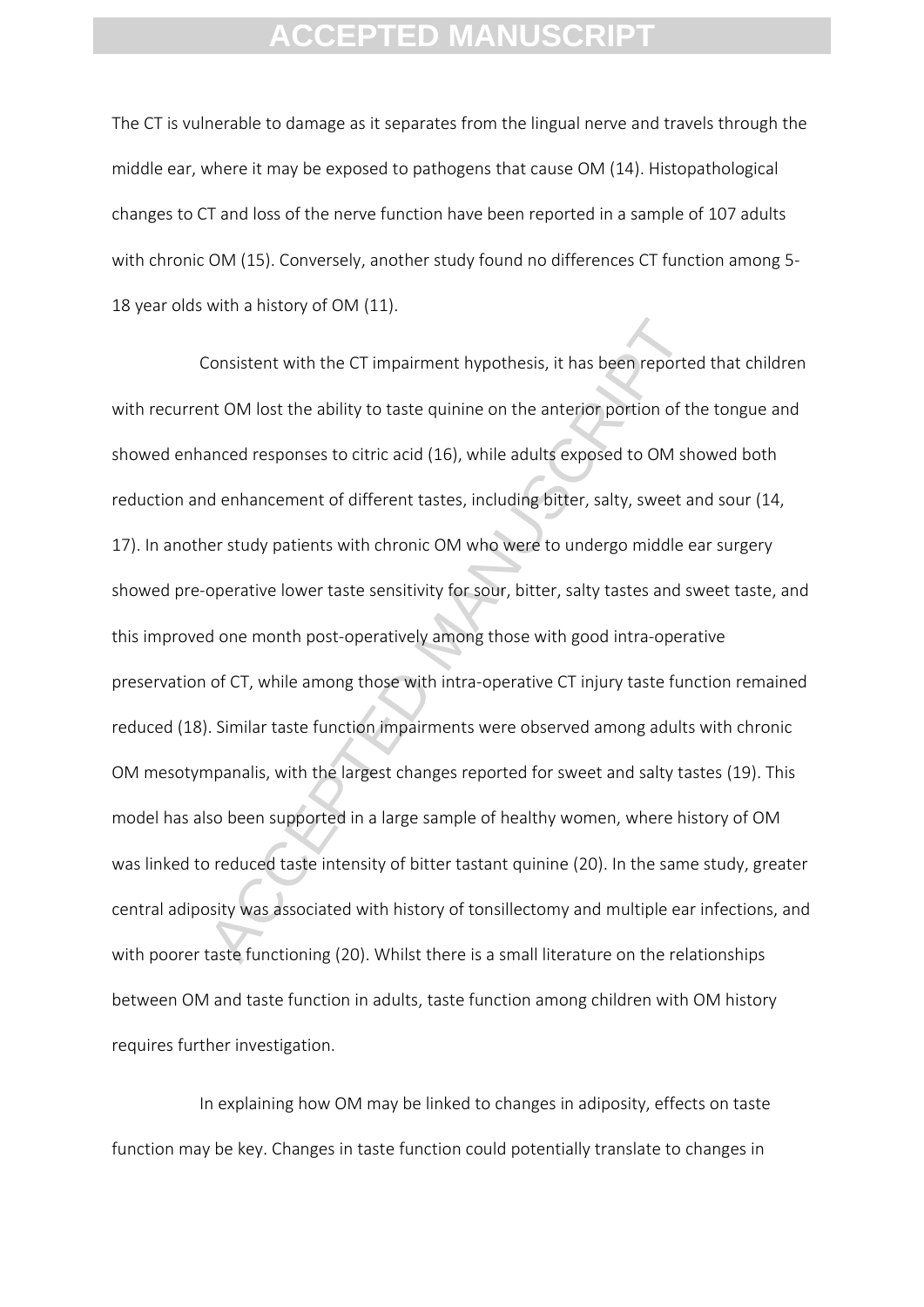In that sweet foods compared to other pleasurable non-food activiting<br>esting increased reward value of highly palatable energy-dense for<br>ty preferences (5). However, these differences were more pronously<br>spontring to the i dietary preferences and consequently energy intake (21, 22), which would mediate the link between OM exposure and BMI. However, research in this area is limited. An unpublished pilot study showed that US children with history of OM had greater intake of sweet foods and drinks, and decreased intake of vegetables (23). Pre-schoolers with at least three episodes of OM were reported by their parents to have lower liking for fruit and vegetables, and higher liking for high fat sweet foods compared to other pleasurable non-food activities (e.g. playing), suggesting increased reward value of highly palatable energy-dense foods and less healthy dietary preferences (5). However, these differences were more pronounced among boys than girls, pointing to the importance of examining sex differences in these associations. Similarly, among adults it has been shown that OM patients reported increased preference for sweet-fatty foods (14). Two unpublished studies from adult populations cited in Bartoshuk et al. (13) support the findings from Peracchio et al. (5), and suggest that the associations between OM and dietary preferences show slightly different patterns among adult men and women. Adult women with a history of severe OM did not show a typical agedependent decrease in preference for high-sweet foods, and adult men with history of severe OM had increased preference for high-fat foods, consistent with the hypothesis that OM might affect taste and/or somatosensory function (24, 25).

In summary, previous research suggests that OM history may be linked with increased adiposity and altered taste function. Further research is needed to establish these links in childhood, use alternative measures of adiposity beyond BMI, and examine the potential mechanisms. We have investigated the associations between OM history, measures of adiposity and taste sensitivity across two studies in different age groups, among British children from primarily higher socio-economic status (SES) groups. We defined taste sensitivity as a broad concept that encompasses sensory processing and evaluation in the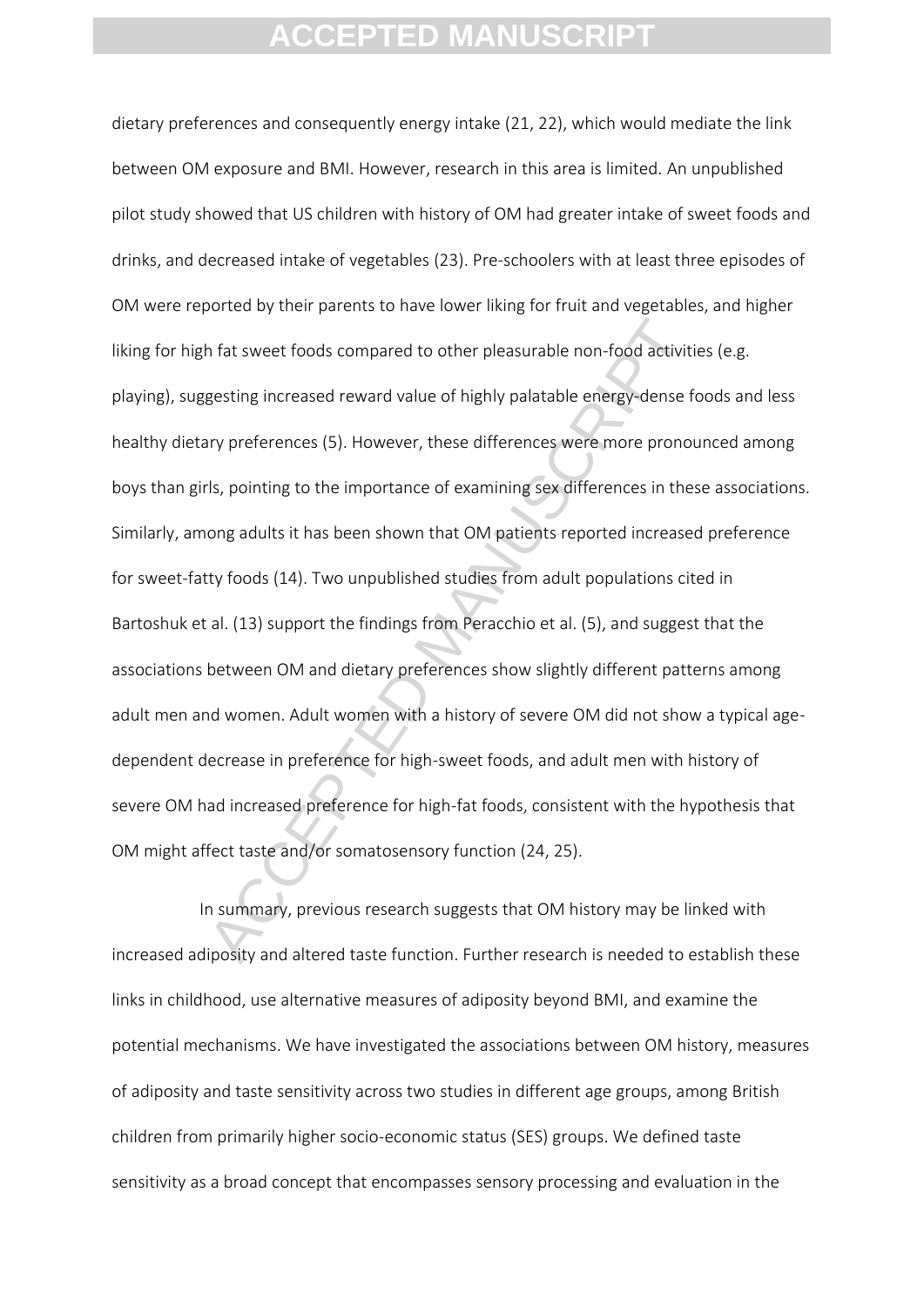e sensitivity. We chose to focus on sucrose sensitivity for two reas<br>ner sucrose detection thresholds (SDT) predict the reinforcing valu<br>a good indicator of risk of overeating (27) and secondly, from author<br>here is a great taste domain. Given a high incidence of OM episodes between 6-24 months (1), in Study I we examined early onset of these associations in a sample of 2-3 year olds. Taste sensitivity was measured using a psychometric measure (26). In Study II, the associations between OM exposure and BMI were examined in a sample of school-age 5-9 year old children. Children took part in sensory testing to establish their detection threshold of sucrose solution, as a proxy of taste sensitivity. We chose to focus on sucrose sensitivity for two reasons; firstly, because higher sucrose detection thresholds (SDT) predict the reinforcing value of foods and thus may be a good indicator of risk of overeating (27) and secondly, from authors' personal experience there is a greater likelihood of compliance of 5-9 year olds with the threshold tasks when asked to taste a series of sweet solutions (rather than bitter, sour, salty or umami tastes), that has also been previously reported (28). In both studies, it was hypothesised that children with history of OM would have higher BMI compared to children without OM exposure, and a higher frequency of OM episodes would be linked to higher BMI. Finally, we hypothesised that children with a history of OM would have poorer taste sensitivity. In both studies we conducted exploratory post-hoc sex effects in these associations.

#### 2.0 Study I

Study I examined early-onset relationships between OM history and measures of adiposity and taste sensitivity among 2-3 year old children.

### 2.1 Materials and methods

#### 2.1.1 Participants

The participants of this study were 103 children (42 girls and 61 boys; 41% and 59% respectively; four pairs of non-twin siblings) between 2-3 years of age, whose mothers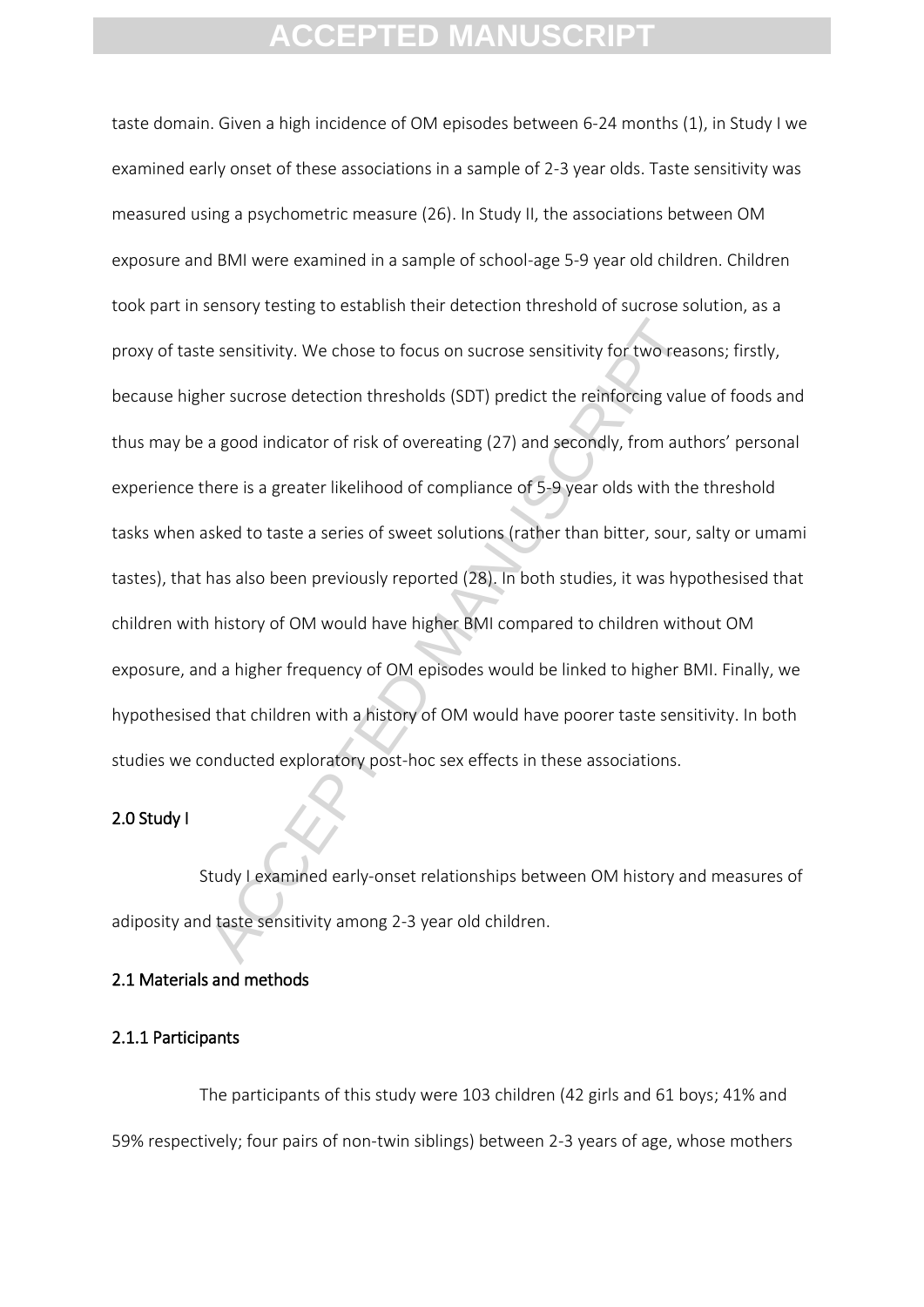nths (SEM= 0.47). The mothers were predominantly white British<br>of feeding issues not accounted for. The average age of children in<br>ths (SEM= 0.47). The mothers were predominantly White British<br>higher education (n= 72; 71.3 provided information on the child's history of diagnosed OM when they attended the laboratory visit as a part of a larger project on novel fruit introduction. Families were recruited through the University of Birmingham Infant and Child Laboratory register of families interested in taking part in research, as well as the local nurseries. The final sample consisted of 101 children (41 girls and 60 boys; 40.6% and 59.4% respectively), as one child did not assent to being weighed and one child was classified as with underweight which may be indicative of feeding issues not accounted for. The average age of children in the sample was 29.3 months (SEM= 0.47). The mothers were predominantly White British (n= 82; 81.2%), with higher education (n= 72; 71.3%) and with high annual income (n= 76; 75.2%), with the mean age of M= 35.3 (SEM= 0.50) years. Mothers reported child's history of breastfeeding duration. Ethical permission for the study was provided by University of Birmingham Ethics Committee (ERN 12-0465AP1).

#### 2.1.2 Measures and procedures

#### 2.1.2.1 Otitis media

Mothers reported whether their child has ever been diagnosed with an infection of the middle ear (OM) by a medical professional, and to indicate the number of diagnosed episodes. Mothers were given an option to reply that they were not sure.

#### 2.1.2.2 Anthropometrics

Children and their mothers were weighed using Seca 803 weighing scales to the nearest 100g and their height was measured using a Seca Leicester Portable height measure to the nearest 0.1cm in light clothing without shoes during the laboratory visit. Measurements were taken in accordance with the UK-WHO guidance issued by the Royal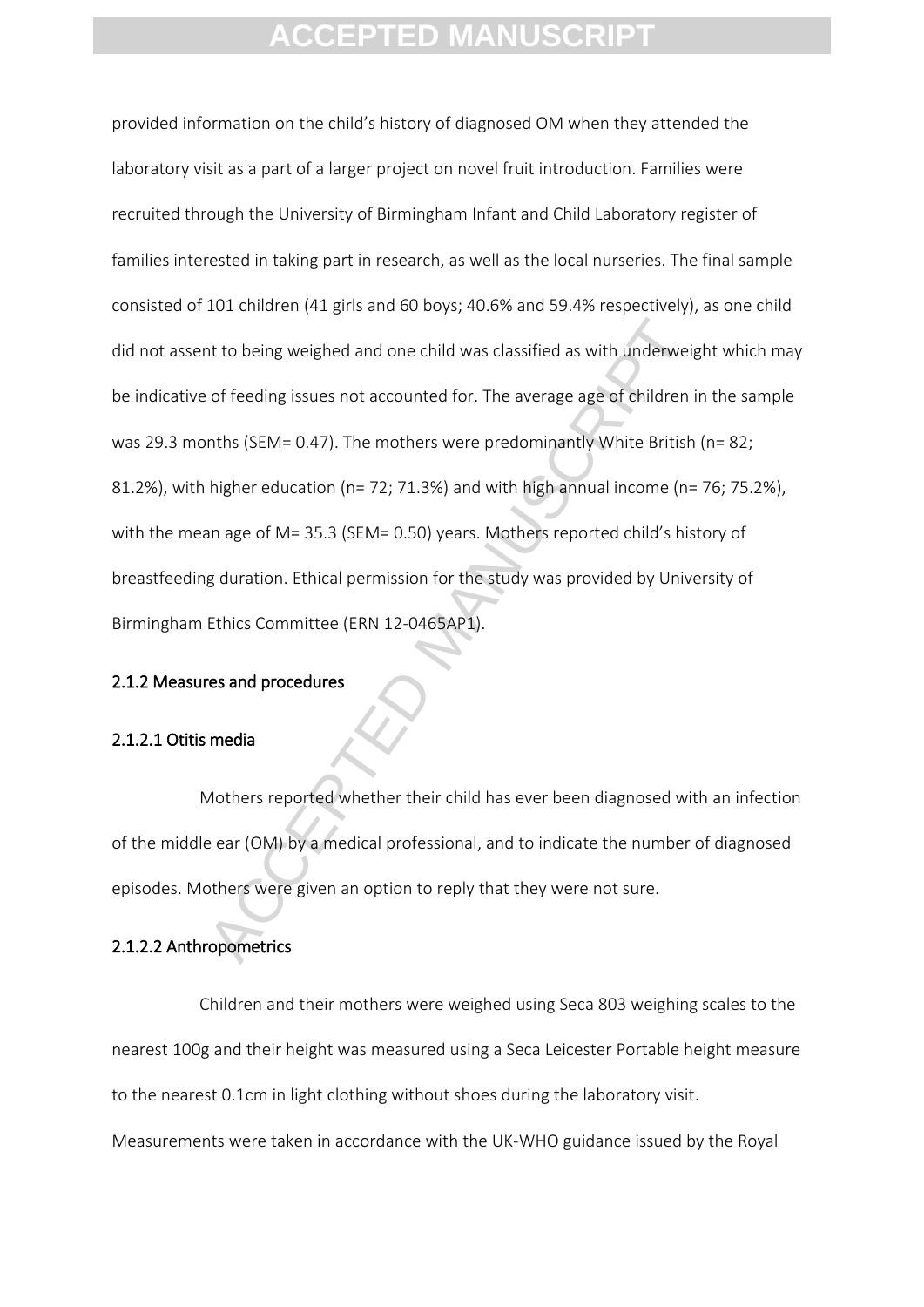College of Paediatrics and Child Health (2009). BMI scores were converted to z-scores and subsequently to BMI centiles corrected for age and sex, based on stature and weight reference curves for the UK, and these were used as an index of full-body adiposity (29-31). BMI centiles were used to classify children as with underweight ( $\leq 2^{nd}$  centile), with healthy weight (>2<sup>nd</sup> centile, <85<sup>th</sup> centile), with overweight ( $\geq 85^{th}$  centile, <95<sup>th</sup> centile), or with obesity (≥95<sup>th</sup> centile), based on the recommendations from the National Obesity Observatory (32).

<sup>th</sup> centile), based on the recommendations from the National Obes<br>(32).<br>In addition to measuring BMI we also collected a measure of child<br>ce as an estimate of central adiposity, which has been shown to be<br>cardio-metabolic In addition to measuring BMI we also collected a measure of child's waist circumference as an estimate of central adiposity, which has been shown to be a good predictor of cardio-metabolic risk (33, 34) and a better index of child adiposity than BMI, albeit in older age groups (35). Each child's waist circumference was measured to the closest 0.1 cm, in duplicate following standard WHO guidelines (36) and the average was used to calculate child's Waist-to-Height Ratio (WHtR), with higher ratio indicating larger central adiposity. The WHtR data were obtained from 95 children, as 8 children (2 boys) showed distress over having their waists measured. All measures of anthropometry were collected by two trained and experienced researchers.

### 2.1.2.3 Taste sensitivity

Empirical assessment of taste sensitivity was deemed not viable due to children's young age. To assess children's taste sensitivity, mothers completed the Short Sensory Profile (SSP) questionnaire (26). This measure was validated on children from 3 years old and has been shown to discriminate well (>95%) between children with and without sensory dysfunction. SSP contains 38 items completed by the parent, which evaluate sensitivity in 7 domains: tactile sensitivity, taste/smell sensitivity, movement sensitivity,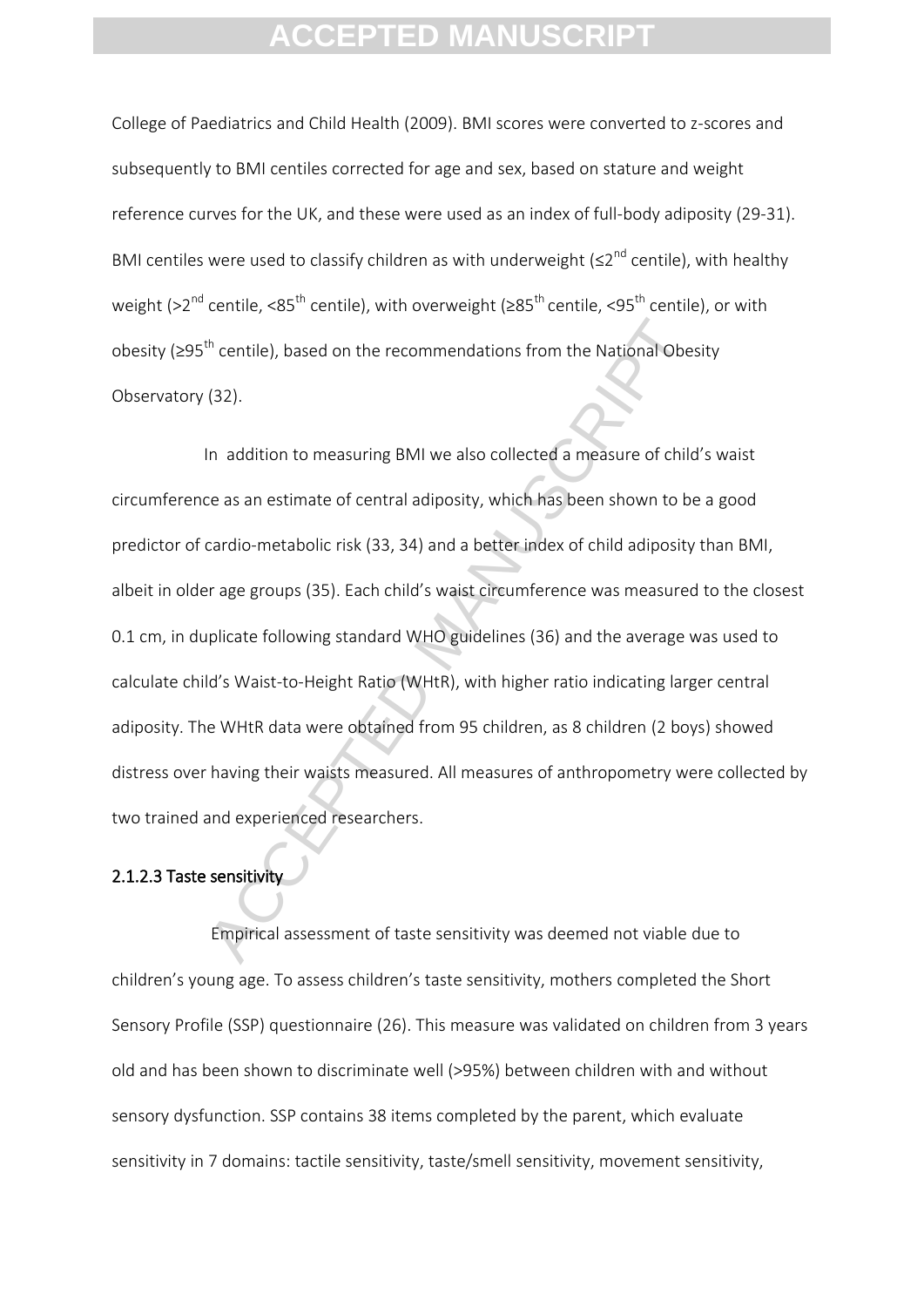underresponsive/seeks sensation, auditory filtering, low energy/weak and visual/auditory sensitivity (26). For the purpose of this study only taste/smell sensitivity was examined and hereafter referred to as taste sensitivity. This scale contains 4 items (My child: *Will only eat certain tastes; Avoids certain tastes or food smells that are typically part of children's diets; Limits self to particular food textures/temperatures; is a picky eater, especially regarding food textures*). The responses range from Always to Never on a 5 point Likert scale (1-20 points). The scores in the taste domain were cumulated and used to classify children to typical (15-20 points) or atypical behaviour group (4-14 points) following guidelines by Dunn. This measure has been previously used in studies examining children's eating behaviours (37). Sensory Profile and SSP are the most widely used measures of sensory processing in children from clinical populations (38).

### 2.2 Statistical analyses

e responses range from Always to Never on a 5 point Likert scale (<br>
1 the taste domain were cumulated and used to classify children to<br>
1 the taste domain were cumulated and used to classify children to<br>
1 the taste domain The assumptions for parametric tests were broadly met, although BMI centile data distribution slightly departed from normality. Nevertheless, ANCOVA models were considered to be sufficiently robust (39). As the sample size was relatively small and groups were unbalanced, all analyses were supplemented with bootstrapped 95% bias-corrected accelerated CIs, with simple sampling procedure to reduce error variance. OM exposure was treated as a categorical binomial (No history of OM vs History of OM) and polynomial (No history of OM, Single vs Multiple exposure to OM) variable in separate tests. Measures of anthropometry were treated as continuous outcomes in the ANCOVA models and as categorical outcomes (weight status) in the logistic regression models.

Child's sex, child's age, breastfeeding status, SES and mother's BMI were selected as potential confounders and were controlled for in all analyses. Child's taste sensitivity was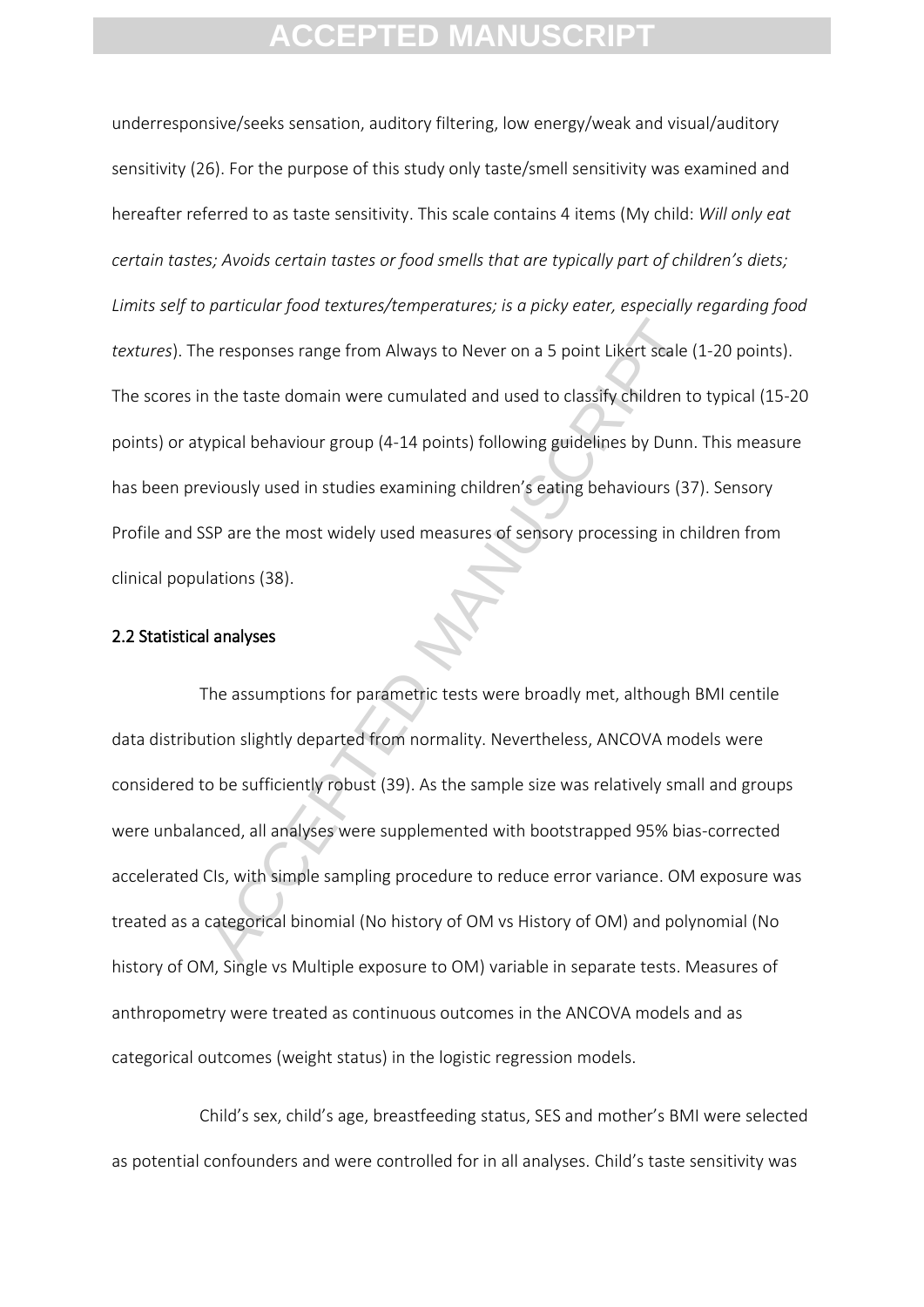also identified as a potential confounder in the models examining the associations between OM history and measures of adiposity, and was considered as an additional covariate.

ne irist model examined group differences between children not a<br>Follow history. This analysis was repeated after stratifying by child's<br>loratory post-hoc sex differences. The second model examined gro<br>DM exposure groups w To test the hypothesis that children with history of OM would have higher adiposity than children without the OM history, two adjusted ANCOVA models were computed. The first model examined group differences between children not exposed to OM vs those with OM history. This analysis was repeated after stratifying by child's sex to examine exploratory post-hoc sex differences. The second model examined group differences when three OM exposure groups were considered. Sex differences were not examined here due to the small sample size of girls with a single OM episode (n=2). Additional logistic regression adjusted for covariates was conducted to compare the odds for being classified as with overweight among children who differ in OM history. To test the hypothesis that children with OM history would have higher odds of atypical taste sensitivity, adjusted logistic regression was conducted. Sex differences were not examined in the logistic regression models as the sample sizes of children with overweight and with atypical sensitivity, when also split by gender, were too small to yield reliable findings. All analyses were performed in SPSS 21.0 and alpha level of 0.05 was considered statistically significant.

#### 2. 3 Results

#### 2.3.1 Study Sample

Table 1 summarises sample characteristics in indices of adiposity, frequencies of children within different weight categories and taste sensitivity, as well as sex differences in these outcomes. The proportions of children with BMI indicative of overweight (n= 16; 16%) or obesity (n= 10; 10%) were small, so these two groups were merged together and were referred to as with overweight throughout. Among children with OM history, 5 had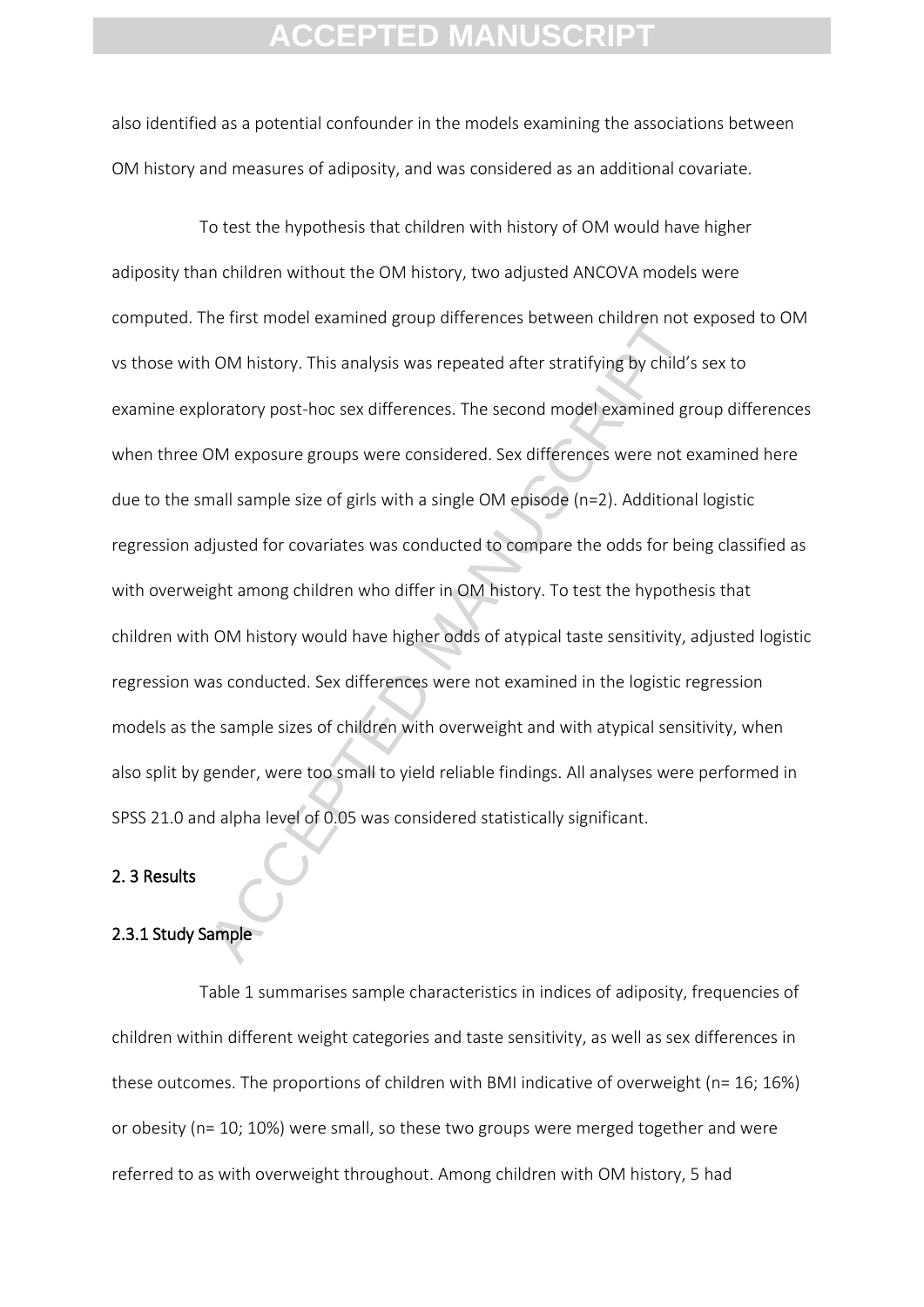overweight (22%) and 7 were categorised as having atypical sensitivity (30%). There were no sex differences in BMI centiles, WHtR, weight category or taste sensitivity (all p>0.05).

Based on maternal reports 23 children in the sample were diagnosed with OM (22%). In the OM group the range of episodes varied between 1 and 10. A single episode of OM was reported by 12 mothers (12%), and multiple episodes were reported by the remaining 11 mothers (11%). Table 2 summarises the characteristics of the study sample across the OM exposure groups. There were no significant differences in age, breastfeeding duration, maternal age or BMI, annual family income or mother's education level between children with no OM history and those with single vs multiple reported episodes of OM (all p> 0.05).

### 2.3.2 OM and adiposity

between by 12 mothers (12%), and multiple episodes were reported to In orthers (11%). Table 2 summarises the characteristics of the stume Mexposure groups. There were no significant differences in age, between Mexposure g The mean values per group supplemented with bootstrapped 95% CI are presented in Table 3. Children with OM history did not differ from children without OM history in BMI centiles (F(1, 79)= 1.39, p= 0.24,  $_p\eta^2$ = 0.02). Additional stratification by sex supported these findings and showed no group differences in BMI centiles among girls  $(F(1,30) = 1.28, p = 0.27, p<sub>p</sub>^2 = 0.04)$  or boys (F(1, 43) = 0.25, p = 0.62,  $p<sub>p</sub>$ <sup>2</sup> = 0.01). When three groups of OM exposure were examined BMI centiles did not vary by the OM exposure status  $(F(2, 29) = 1.15, p = 0.33, p<sup>2</sup> = 0.01)$ . The adjusted odds of being classified as with overweight did not vary by OM exposure  $(\chi^2 = 4.30, p = 0.74, OR: 1.04 95\% CI [0.31, 3.50], p = 0.95,$ Nagelkerke's  $R^2$  = 0.07).

Children with OM history had higher WHtR compared to children without OM history (F(1, 75)= 4.07, p= 0.047;  $_{p}n^{2}$ = 0.05). These differences were observed among girls  $(F(1, 26) = 7.54, p = 0.011; p\eta^2 = 0.23)$ , but not boys  $(F(1, 43) = 0.40, p = 0.53; p\eta^2 = 0.01)$ . When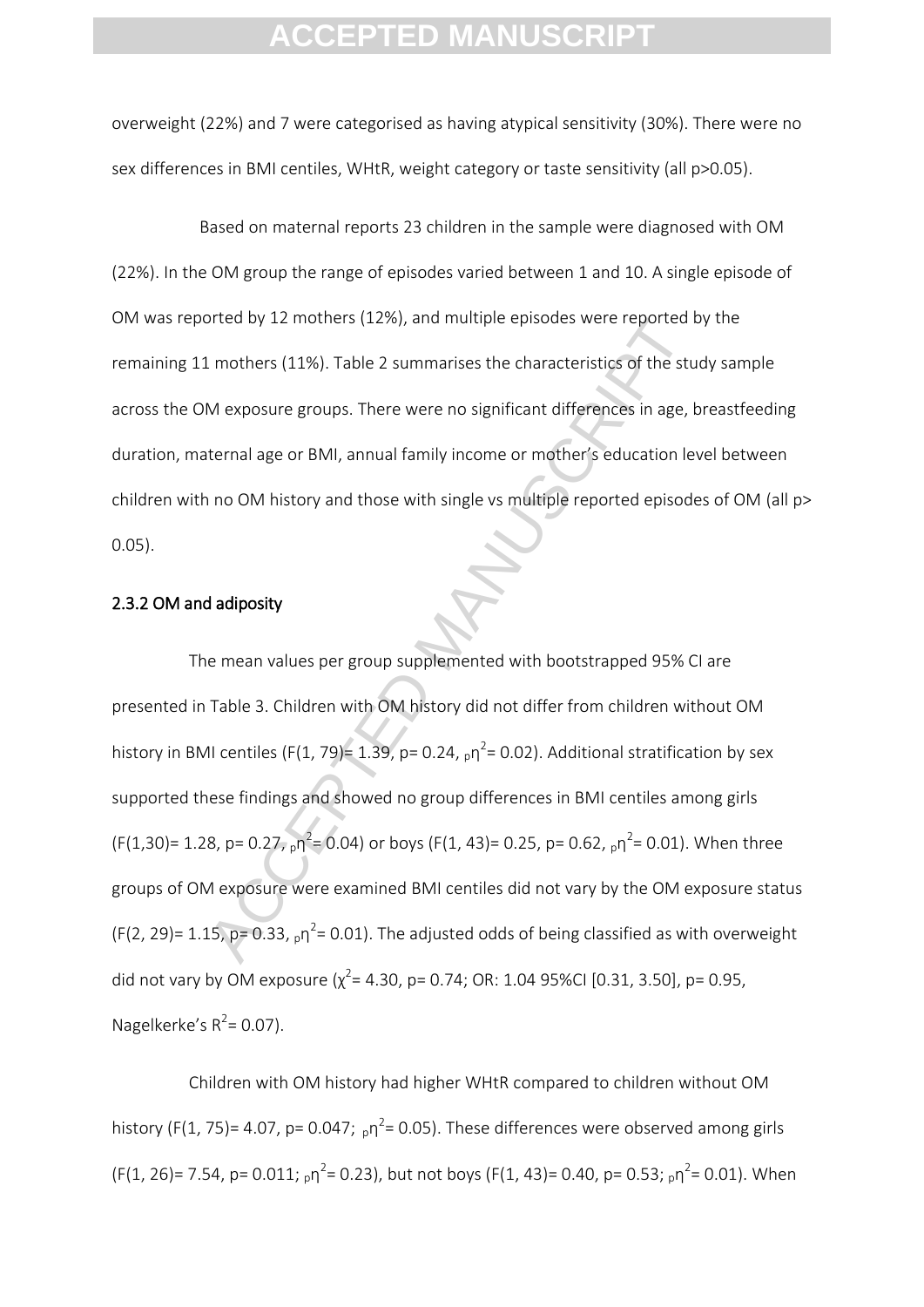the three OM exposure groups were compared, the differences in WHtR were not statistically different (F(2, 74)= 2.00, p= 0.14,  $_p\eta^2$ = 0.05). Additionally controlling for BMI did not change these findings (unreported).

#### 2.3.3. OM and taste sensitivity

The adjusted odds of atypical sensitivity were similar between children with and without OM history ( $\chi^2$ = 2.46, p= 0.87; OR: 1.09 p= 0.78, 95% CI [0.35, 3.37], Nagelkerke's R<sup>2</sup>= 0.04). Similarly, no differences in the adjusted odds for atypical taste sensitivity were detected when three OM groups were considered ( $\chi^2$  = 2.59, p = 0.86; OR: 1.18-1.19, p = 0.98, Nagelkerke's  $R^2$  = 0.04).

#### 2.4 Conclusions

The adjusted odds of atypical sensitivity were similar between child<br>history ( $\chi^2$  = 2.46, p = 0.87; OR: 1.09 p = 0.78, 95% CI (0.35, 3.37), N:<br>rly, no differences in the adjusted odds for atypical taste sensitivity<br>en Among 2-3-year-old children, OM history was not linked to child BMI. However, children with OM history, specifically the girls, had significantly higher WHtR compared to children without OM history, indicating higher central adiposity. This was not observed among boys. Children with OM did not differ from children without OM history in parentreported measure of taste sensitivity.

#### 3.0 Study II

Study II examined the associations between OM history, BMI and taste sensitivity among 5-9 year old children.

#### 3.1 Materials and methods

3.1.1 Participants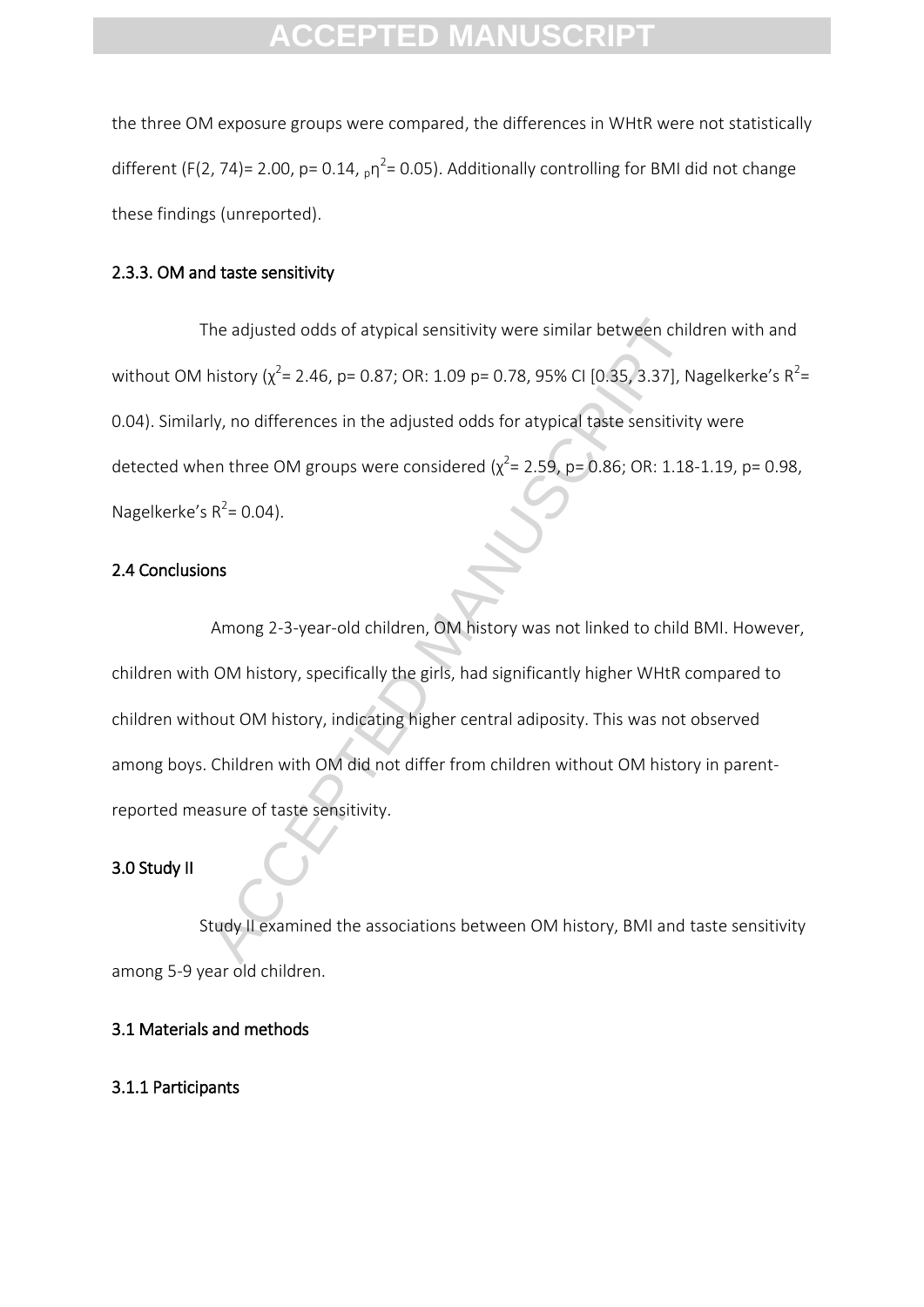I measured in the school by the researcher. Two parents did not promon OM history and three children did not consent to being weigheth missing OM data), so data of 95 children were used in the analy:<br>50.5 % and 49.5 % resp The participants were 99 children (50 boys and 49 girls; 50.5% and 49.5% respectively; two pairs of non-twin siblings) aged between 5 to 9 years old, recruited from four primary schools in Birmingham (UK), as part of a broader study on children's eating. Information sheets, consent forms and questionnaires were distributed to parents by the schools. Once information was returned, children took part in SDT assessment and were weighed and measured in the school by the researcher. Two parents did not provide information on OM history and three children did not consent to being weighed (including one child with missing OM data), so data of 95 children were used in the analyses (48 boys and 47 girls; 50.5 % and 49.5 % respectively). The mean age of children in the sample was M= 7.20 (SEM= 0.13) years and mean parental age was M= 38.91 (SEM= 1.00) years. The majority of responders were mothers (n= 84; 88.4%) who identified themselves as White British (n= 87; 91.6%) and the remaining as South Asian.

For ethical reasons, information on other demographic characteristics was not collected to minimise identifying information as the questionnaires were not anonymous, and were not returned directly to us but were initially handed to the teachers. Nevertheless, index of Multiple Deprivation Rank (2010) indicated that all four schools were located in the top 5% of the most affluent areas in the UK. The variables not collected in Study II were not linked to OM exposure in Study I. Ethical permission was provided by the University of Birmingham Ethics committee (ERN 10-0010).

### 3.1.2 Measures and procedures

#### 3.1.2.1 Otitis media

Parents were requested to report child's OM history using the same questionnaire as described in Study I (2.1.2.1).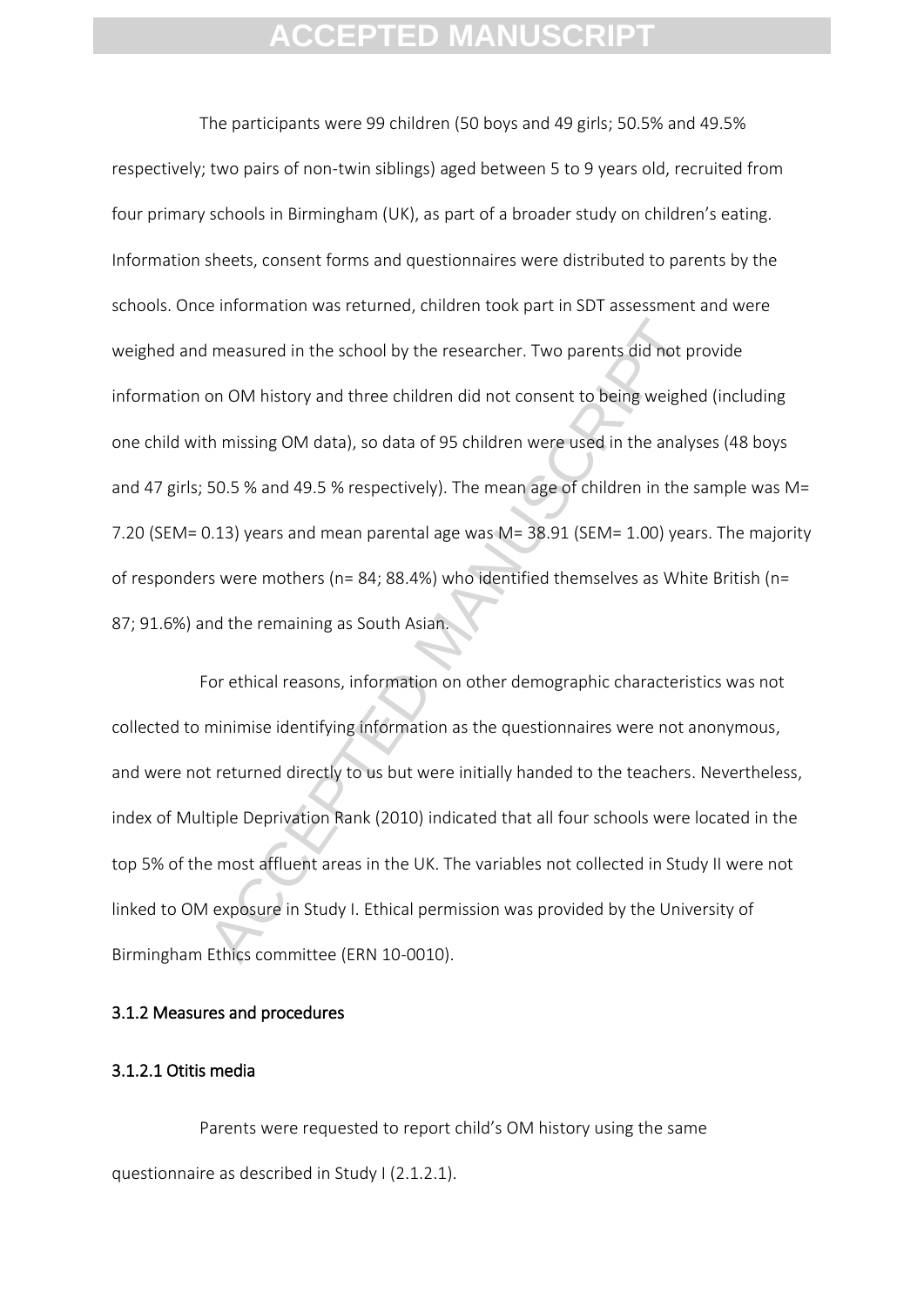#### 3.1.2.2 Anthropometrics

 Children were weighed and their height was measured to calculate BMI centiles and classify them into weight categories using the same procedure and equipment as described in Study I (2.1.2.1). We did not measure child's waist circumference in this study for ethical reasons, as there was no chaperone or caregiver in the room where the assessments took place and accurate measurement of waist circumference cannot be taken over clothing.

#### 3.1.2.3 Taste sensitivity

Taste sensitivity was established using two proxies i.e. the taste/smell dimension of the SSP (26) questionnaire as described in Study I (2.1.2.3), and the SDT. One child was excluded from the SSP (Dunn, 1999) assessment due to a large number of missing answers.

took place and accurate measurement of waist circumference car<br>
3.<br>
Sensitivity<br>
Taste sensitivity<br>
Taste sensitivity<br>
Taste sensitivity<br>
G) questionnaire as described in Study I (2.1.2.3), and the SDT. One<br>
m the SSP (Dun Sucrose solutions were prepared from commercially available castor sugar and distilled water. The concentration of sugar in the solution was then confirmed with the use of a refractometer (Mettler Quick-Brix 60 Meter) on two occasions. The solutions were served at room temperature (22 °C) in white opaque paper cups (10 ml per serving), in the following weight-to-volume concentrations: 0%, 0.2%, 0.4%, 0.6%, 0.8%, 1.0%, 1.2%, 1.4% and 1.6%. Those concentrations were chosen after an initial pilot study that showed that these concentrations could differentiate between children with various SDT.

The 'sip and spit' triangle method for establishing the SDT was adapted after Zhang et al. (40) and is described in detail elsewhere (41). Children did not eat or drink anything other than water for at least 1 hour before testing and were tested in the morning, before lunch. Children were presented with three liquids during each round, which contained one sucrose solution (S) and two water solutions (W), presented in randomised order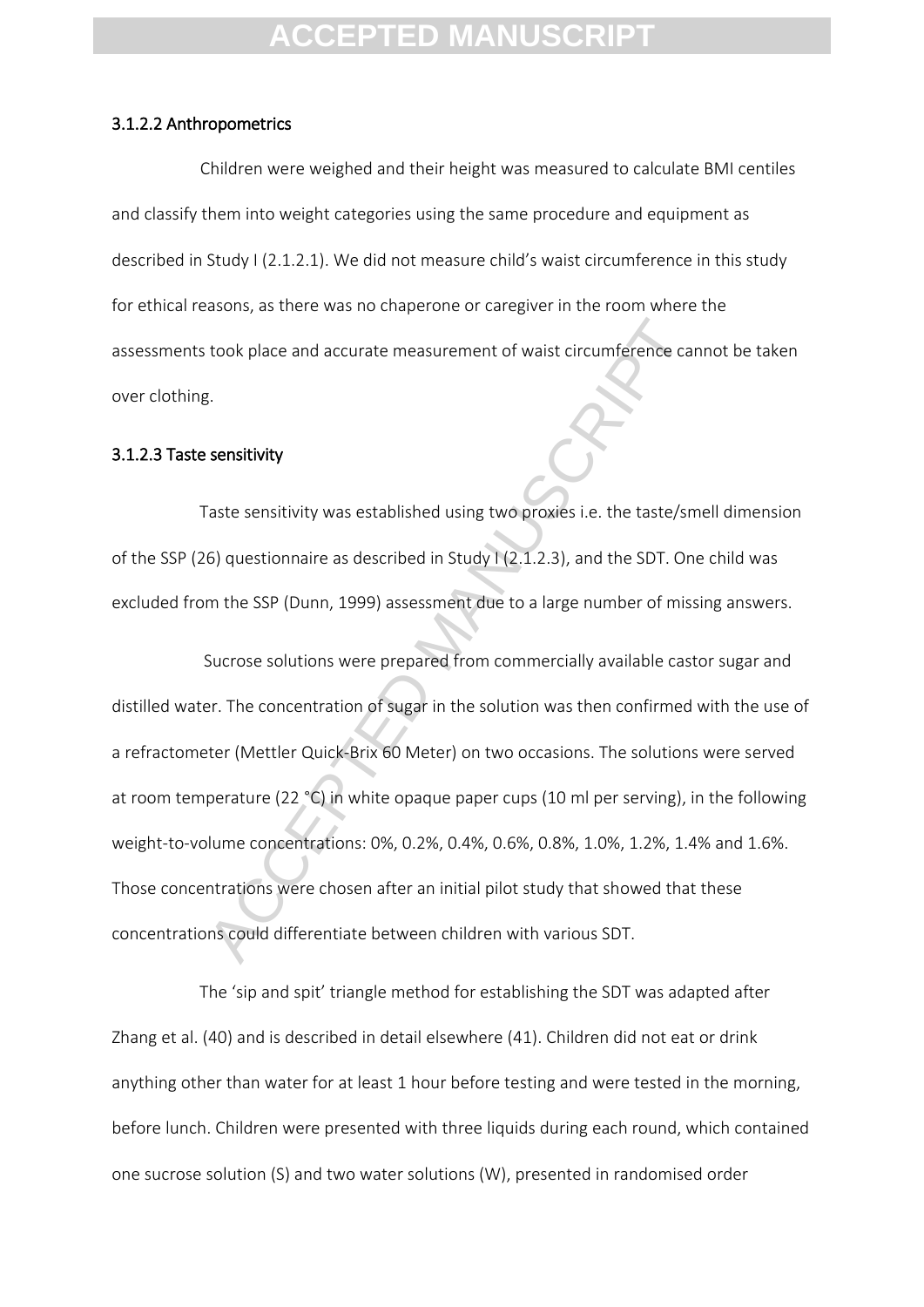(WWS,WSW, SWW) in increasing concentrations. The cups had random numbers written on them, to aid children's memory. Children were asked to indicate which one of the three liquids was different from the other two. The inter-trial interval was approximately 60 seconds and each trial was followed by double mouth rinsing. The test was stopped when the child identified the correct solution on three consecutive trials and the SDT was established as the middle correctly identified solution, or as the highest possible when the child correctly identified only the last solution presented. For reliability, the middle correctly identified solution was used as a SDT to control for the first correctly identified solution occurring by chance.

#### 3.2 Statistical analysis

e correctly identified solution, or as the highest possible when the<br>ly the last solution presented. For reliability, the middle correctly<br>used as a SDT to control for the first correctly identified solution<br>of<br>landysis<br>an Analytical procedure was similar to Study I and is described in detail in section 2.2. Child's age and sex were adjusted in all analyses. Child's taste sensitivity as well as SDT were additional covariates in analyses that examined the associations between OM exposure and BMI. We conducted ANCOVA analyses with bootstrapped post-hoc pairwise comparisons to compare OM exposure groups in BMI and SDT, and logistic regressions to examine the odds of being classified as with overweight or with atypical taste sensitivity among children with OM history. Similarly to Study I due to the small number of children classified as with overweight and a small number of children with OM history it was not viable to conduct exploratory post-hoc sex differences in logistic regression models. However, as child sex was more balanced in this study compared to Study I, it was possible to test sex differences in the analyses that included three OM groups.

#### 3.3 Results

#### 3.3.1 Sample description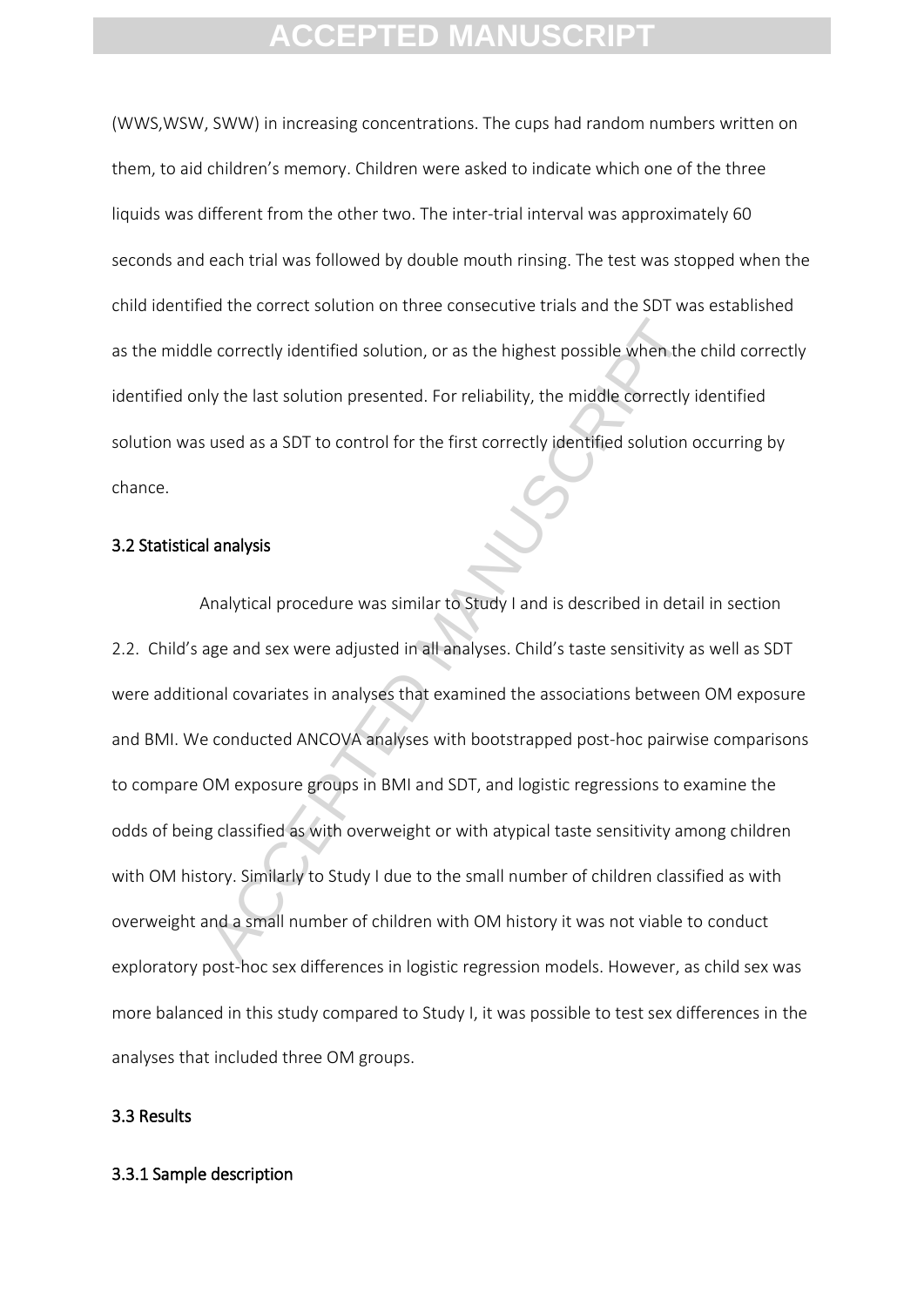Among children included in the study 25 (27.4 %) had a reported history of OM, with the frequency of lifetime occurrence between 1 and 12 times. Of these, 11 children were reported to have experienced a single OM episode, and 13 children had multiple OM exposure. One parent who reported OM history did not specify the number of episodes and this child was not considered in the analyses focused on single and multiple reported episodes.

Table 1 summarises anthropometric outcomes, weight category class of typical and atypical taste sensitivity and SDT, as well as sex difference were 10 (11%) children who were classed as with overweight i) and the two group Table 1 summarises anthropometric outcomes, weight category classification, frequencies of typical and atypical taste sensitivity and SDT, as well as sex differences in these outcomes. There were 10 (11%) children who were classed as with overweight and 10 with obesity (11%) and the two groups were merged to a single group referred to as with overweight throughout. Among children with OM history 9 were classified as with overweight (36%) and 7 (29.2%) were categorised as atypical sensitivity. The median SDT in the sample was 1.00% (Range 0.4- 1.6%). There were no sex differences in any of the measures (all p> 0.05).

Table 2 summarises group characteristics across children with and without OM history. Children exposed to OM did not differ from those not exposed in age, maternal age or sex (all p>0.05).

#### 3.3.2. Otitis media and BMI

The mean values per group supplemented with bootstrapped 95% CI are presented in Table 3. Children with reported OM history had significantly higher BMI centiles compared to children with no OM history (F(1,88)= 6.88, p= 0.01,  $_{p}n^{2}$ = 0.07). Stratification by sex revealed that these differences were larger among boys (F(1,42)= 4.62, p= 0.037,  $_{\text{p}}$  $\eta^2$ = 0.10) compared to girls (F(1,42)= 1.99, p= 0.17,  $_p\eta^2$ = 0.05). These results were consistent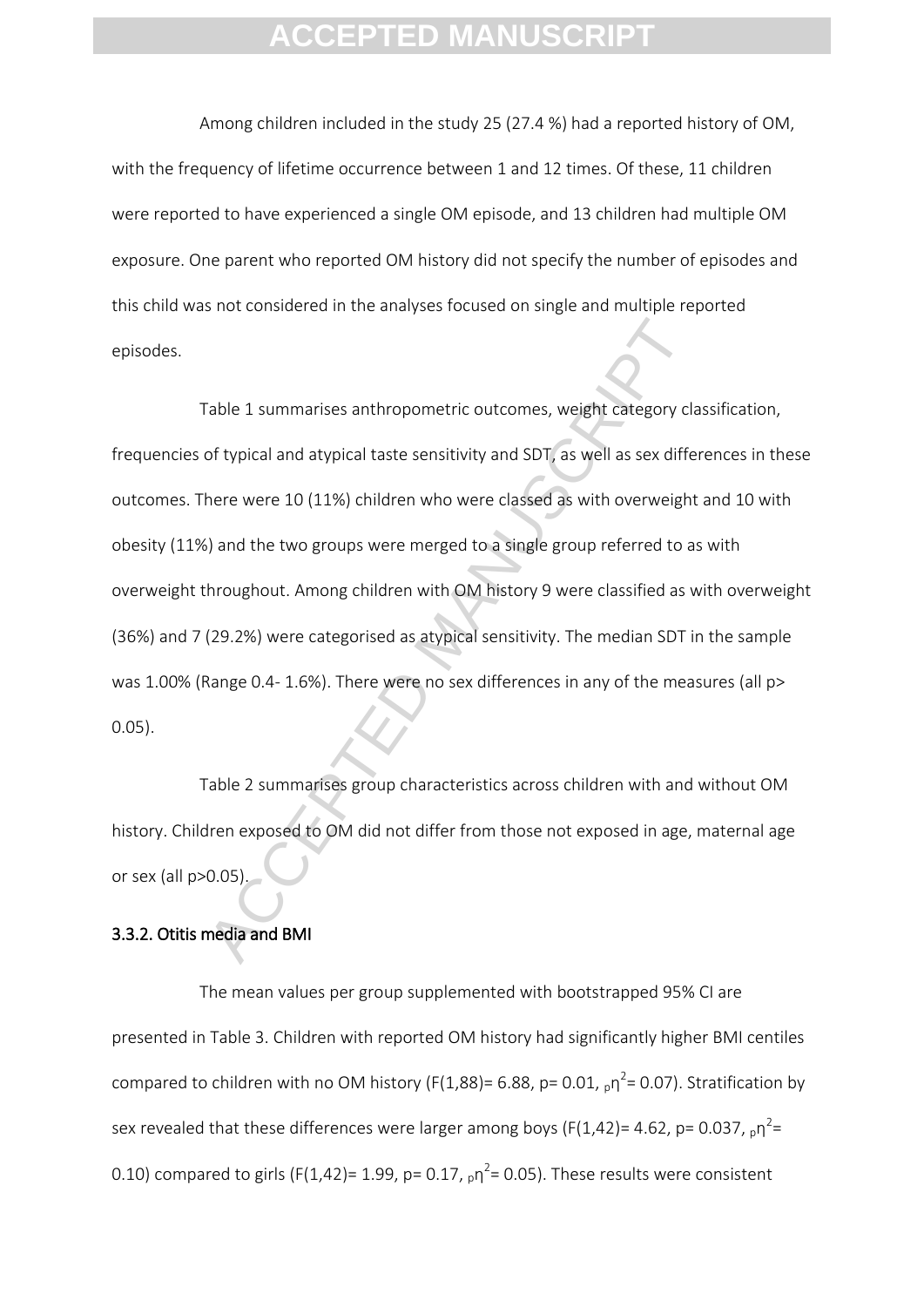when three OM exposure groups were compared (F(1,87)= 4.61, p= 0.013,  $_{p}n^{2}$ = 0.10). Children with multiple reported episodes had significantly higher BMI centiles compared to children with no OM ( $\Delta$ = 26.2, p= 0.001, 95% CI [9.0, 41.2]). There were no significant differences in BMI between children with a single OM episode and those not exposed to OM (Δ= 8.9, p= 0.31, 95% CI [-7.8, 28.1]) or those with multiple reported episodes (Δ= -17.2, p= 0.099, 95% CI [-5.0, 35.5]). There was a non-significant trend for these differences to be marginally stronger among boys (F(2,41)= 2.52, p= 0.093,  $_{p}n^{2}$ = 0.11) than girls (F(1,41)= 2.07, p= 0.14,  $_p \eta^2$ = 0.09).

CI [-5.0, 35.5]). There was a non-significant trend for these different<br>
ronger among boys (F(2,41)= 2.52, p= 0.093, <sub>p</sub>n<sup>2</sup>= 0.11) than girls<br>
e 0.09).<br>
Children exposed to OM had 3.2 times higher odds to be classified<br> Children exposed to OM had 3.2 times higher odds to be classified as with overweight ( $\chi^2$ = 12.25, p= 0.032; OR: 3.24, p= 0.050, 95% CI [1.01, 10.46], Nagelkerke's R<sup>2</sup>= 0.19), and children with multiple OM history had 6.2 times higher adjusted odds for overweight compared to children with no OM history ( $\chi^2$  = 14.63, p = 0.023; OR: 6.23, p = 0.013, 95% CI [1.46, 26.50], Nagelkerke's  $R^2$ = 0.23). Children with a single reported OM episode (B= 0.29, p= 0.75, OR: 1.33, 95% CI [0.23, 7.72]) and those with no OM history (B= 0.29, p= 0.75, OR: 1.33, 95% CI [0.23, 7.72]) had similar adjusted odds of overweight.

### 3.3.3. Otitis media and taste sensitivity

The adjusted odds of atypical taste sensitivity did not vary by OM exposure ( $\chi^2$ = 8.53, p= 0.074; OR:1.60, p= 0.41, 95% CI [0.52, 4.88], Nagelkerke's  $R^2$ = 0.13) or among those with a single and multiple reported episodes  $(\chi^2 = 8.08, p = 0.089, OR: 1.00-2.20, p = 0.51,$ Nagelkerke's  $R^2$ = 0.14).

The mean values per group supplemented with bootstrapped 95% CI are presented in Table 3. There were no SDT differences between children with a reported history of OM and those not exposed (F(1,91)= 1.24, p= 0.27,  $_{p}n^{2}$ = 0.01). Consistent with the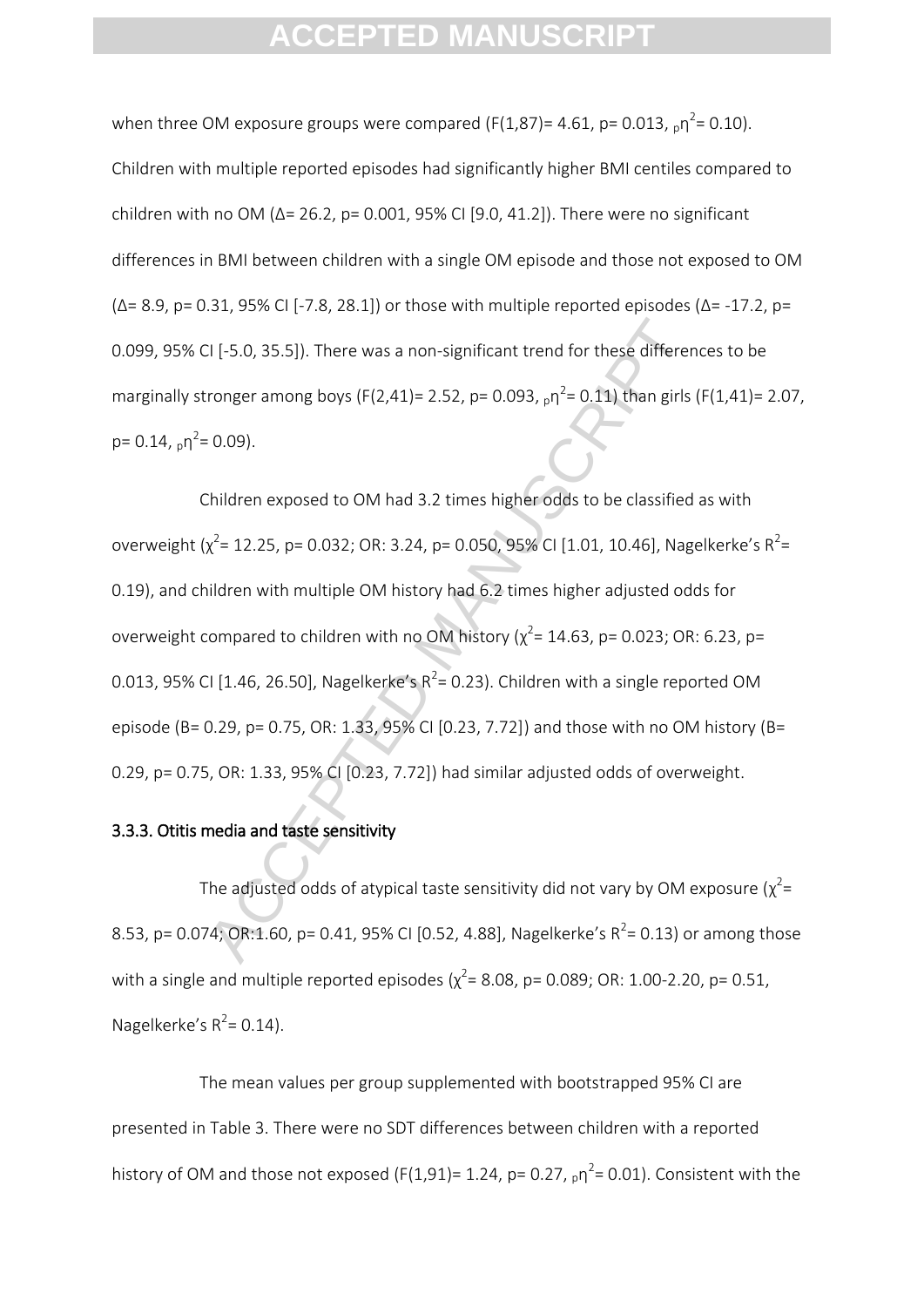o children with a single (Δ= 0.29%, p= 0.092, 95% CI [-0.05, 0.62]) o<br>
e 0.23%, p= 0.087, 95% CI [-0.02, 0.50]). Analysis stratified by sex c<br>
nces were observed among boys (F(2, 44)= 4.17, p= 0.022 <sub>p</sub>η<sup>2</sup>= 0.1<br>
p= 0.42 observed differences in BMI, stratification by sex showed a non-significant trend for a higher SDT among boys with OM history compared to boys with no OM history (F(1,45)=3.03, p= 0.089,  $_{\text{p}}$ n<sup>2</sup>= 0.06). This trend was not observed among girls (F(1,44)= 0.01, p= 0.98,  $_{\text{p}}$ n<sup>2</sup>< 0.01). When three OM exposure categories were examined, there was a non-significant trend (F(2, 91)= 2.57, p= 0.082,  $_p$ η<sup>2</sup>= 0.05) for higher SDT among children with multiple OM exposure compared to children with a single (Δ= 0.29%, p= 0.092, 95% CI [-0.05, 0.62]) or no OM exposure (Δ= 0.23%, p= 0.087, 95% CI [-0.02, 0.50]). Analysis stratified by sex confirmed that these differences were observed among boys (F(2, 44)= 4.17, p= 0.022  $_{\text{p}}$ n<sup>2</sup>= 0.16), but not girls (F(2, 43)= 0.42, p= 0.67,  $_p\eta^2$ = 0.02), albeit small sample and effect sizes. Boys with multiple exposure to OM had significantly higher SDT compared to boys with a single (Δ= 0.50, p= 0.024, 95% CI [0.03, 0.90]) or no OM exposure (Δ= 0.50, p= 0.001, 95% CI [0.26, 0.74]). Among girls, all post-hoc comparisons were non-significant (p>0.3).

#### 3.4 Conclusions

Among 5-9 year old children OM exposure is linked to higher BMI and higher odds of being classified as with overweight. Children with multiple exposure to OM had the highest BMI, while a single reported OM episode was associated with a similar risk for higher BMI as no exposure. Boys with multiple OM exposure tended to have higher SDT compared to boys with single or no OM history. Among girls, OM exposure was not associated with SDT.

#### 4.0 Discussion

The results of these studies showed that OM exposure was associated with increased BMI among 5-9 year old children particularly among those with multiple OM episodes. Importantly, by the age of 5-9 years children with OM history were over 6 times more likely to be classed as with overweight. Exploratory post-hoc analysis of sex differences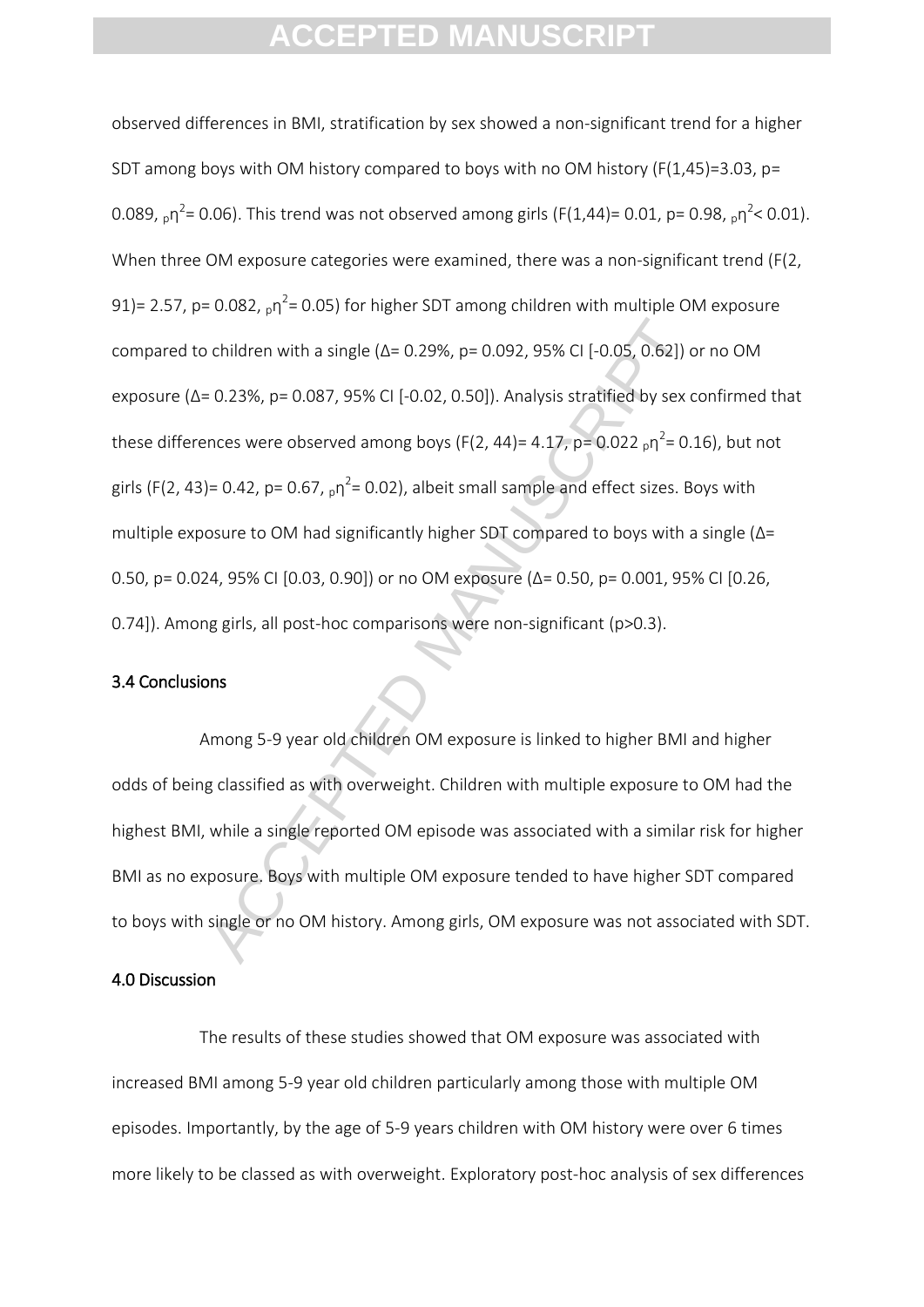showed that these differences were stronger among boys than girls. Boys with multiple OM exposure also had higher SDT compared to boys with a single reported exposure or unexposed. In contrast, among 2-3 year olds OM was not linked to taste sensitivity or BMI, although children with reported OM history tended to have higher central adiposity, especially if female.

There is increasing interest in developmental cascade models of p:<br>
the attempt to capture the cumulative, downstream effects and cor<br>
factors, amplifying their effects on adiposity across time (42). Our<br>
h such a model, w There is increasing interest in developmental cascade models of paediatric obesity, which attempt to capture the cumulative, downstream effects and consequences of early life risk factors, amplifying their effects on adiposity across time (42). Our findings would fit with such a model, with 5 to 9 year olds having had greater temporal opportunity for effects of OM to interact with other environmental factors to influence adiposity. In contrast, in the 2-3 year old group, effects of OM on BMI might not have yet manifested, though other early measures of adiposity show trends which may suggest the beginning of such a developmental cascade. Furthermore, it is possible that the slightly higher number of OM episodes in the 5 to 9 year old children (up to 12 vs up to 10 in the 2 to 3 year old group), may have resulted in more substantial impairments to their physiology. This is in line with previous research, which demonstrated increased BMI among 3 to 5 year olds with the highest OM exposure in the US sample (5).

There were some sex differences in the reported relationships. It is unclear why among 5 to 9 year old children boys seemed to be more susceptible to the effects of OM on BMI, independent of their exposure category. Among 2 to 3 year old children, the associations between OM and WHtR were primarily observed among girls. Although not significant, in the 2-3 year old sample more girls than boys had multiple OM history, so it is possible that the apparent sex effect on adiposity here is actually an effect of greater OM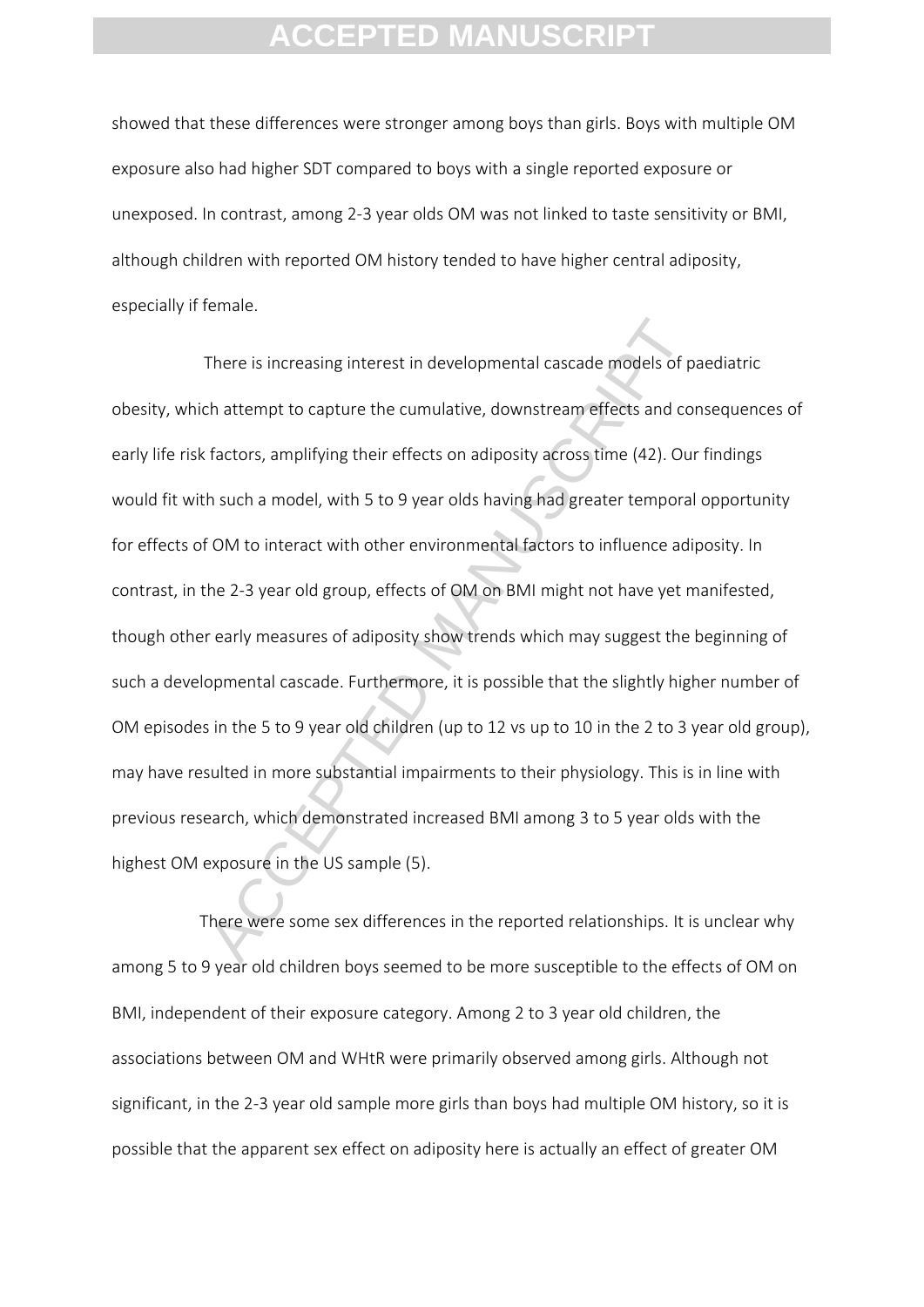exposure. Further longitudinal studies with larger samples should examine whether the sex effects seen in these studies are spurious, are manifestations of other effects (such as OM exposure or exposure to other risk factors) or whether sex truly moderates the effects of OM exposure on adiposity outcomes. Nonetheless, together, these results suggest that children with the highest risk of increased BMI are those with recurrent OM episodes, and that these associations emerge during early childhood and are observable during school-age.

emerge during early childhood and are observable during school-<br>thas been previously suggested that OM may impair taste and sor<br>using changes to taste perception and food preferences, which we<br>more unhealthy eating behavio It has been previously suggested that OM may impair taste and somatosensory signalling, causing changes to taste perception and food preferences, which would then manifest in more unhealthy eating behaviours (13, 14). OM has been previously linked to reduced sensitivity to the bitter tastant quinine and increased sensitivity to the sour taste of citric acid in children (17), and to reduced taste sensitivity to sour, bitter, salty tastes and sweet taste in adults (16, 17). Furthermore, Shin et al., (8) demonstrated significantly higher taste thresholds for sweet and salty tastes in 3 to 7 year old Korean children with chronic OM with effusion in comparison to children with no OM history. The results of the current study are consistent with these findings, demonstrating that in the UK, 5-9 year old children with multiple OM exposure tended to have higher detection thresholds for sucrose, suggesting poorer sensitivity to sweet taste. Previous research linked damage to CT nerve to increased preferences for sweet foods and increased preference for fats in adults (13). Studies which directly measured the associations between OM exposure and food intake showed that the more severe history of OM was linked to increased intake of sweet foods and decreased intake of vegetables in US children (23), as well as increased liking for sweet/fat foods and decreased liking of fruits and vegetables in 3 to 5 year old children in the US (5). The results of the current study suggest that recurrent OM may be linked to decreased sensitivity to sweet taste, and further research is needed to examine OM's effects on dietary preferences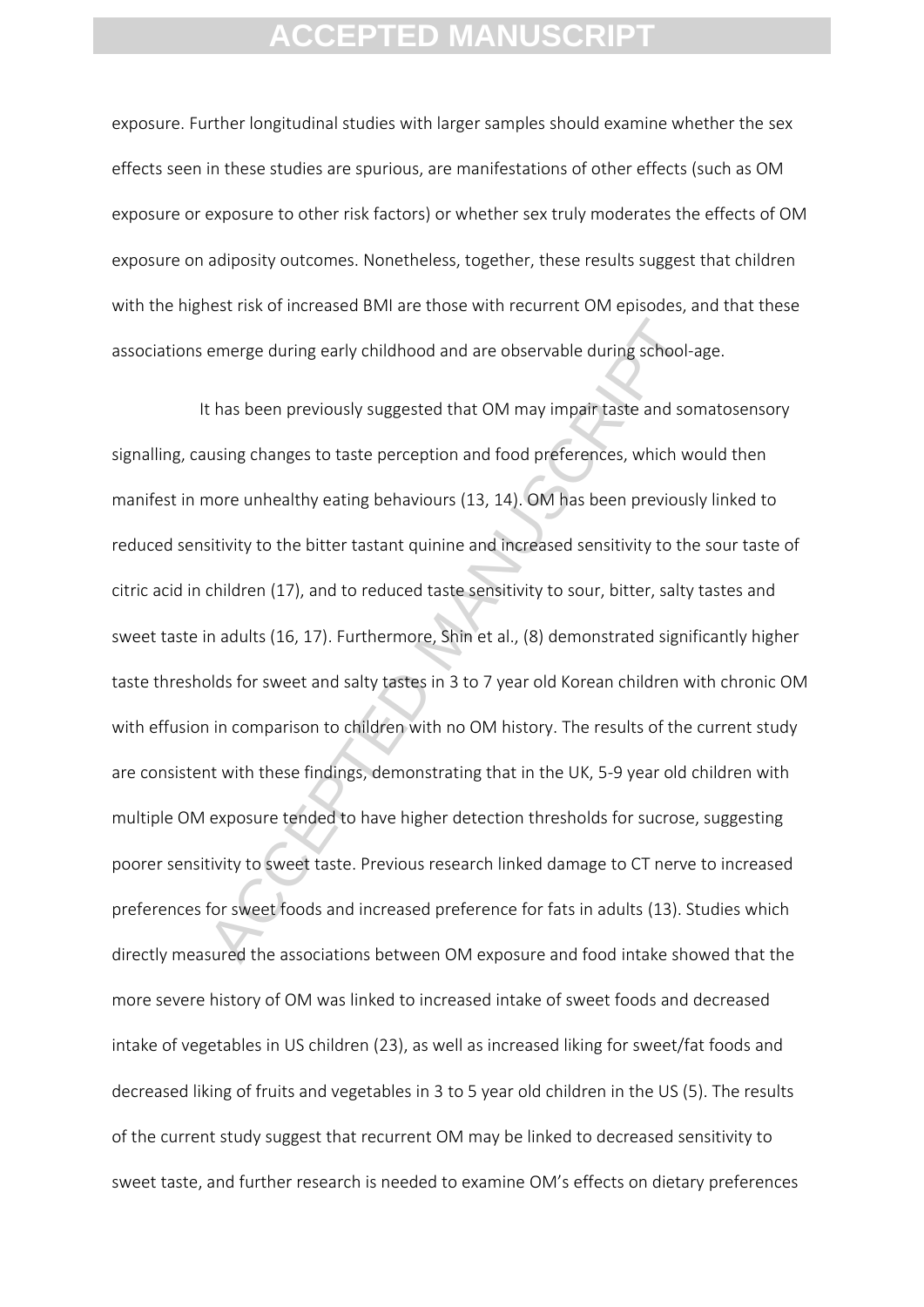and intake. That we did not find effects of OM on parent report of taste sensitivity in 2 to 3 year olds may be due to the choice of measure. The items that index taste sensitivity in the SSP (26) do not differentiate between specific tastes and include measures of smell reactivity as well as reactions to food textures. Whilst we chose this measure because very young children are unable to comply with the methods required for threshold detection tests, further research with measures better suited to examination of taste perception in young children is necessary.

arch with measures better suited to examination of taste perceptic<br>ecessary.<br>
MM is one of the most common childhood diseases (1, 2), that has<br>
All and obesity risk (5-10), which poses an important public health<br>
ts of the OM is one of the most common childhood diseases (1, 2), that has been linked to increased BMI and obesity risk (5-10), which poses an important public health challenge (4).The results of the current study showed that 5 to 9 year old children with OM history were over 6 times more likely to be classed as with overweight, highlighting the need to develop appropriate interventions targeting at-risk children. Public health campaigns should focus on the promotion of factors that are established to reduce risk of OM such as breastfeeding and reducing passive smoking (43, 44). Vaccination may help to reduce acute OM and reduce the use of antibiotics (45). In addition, the findings of this study suggest that clinicians who work with children with chronic OM should consider making referrals for, or delivering, support to families with regards to dietary changes or feeding behaviours that may be necessary to reduce obesity risk. This may include advice about the use of repeated exposure to facilitate preference for less palatable, lower energy density foods (46).

These studies had several limitations worth noting. Child's OM exposure was a retrospective parental report not verified against child's medical records, which limits its reliability. Nevertheless, parental report of child's OM history has been shown to be reliable when validated against the medical records (47). In both studies we had no detailed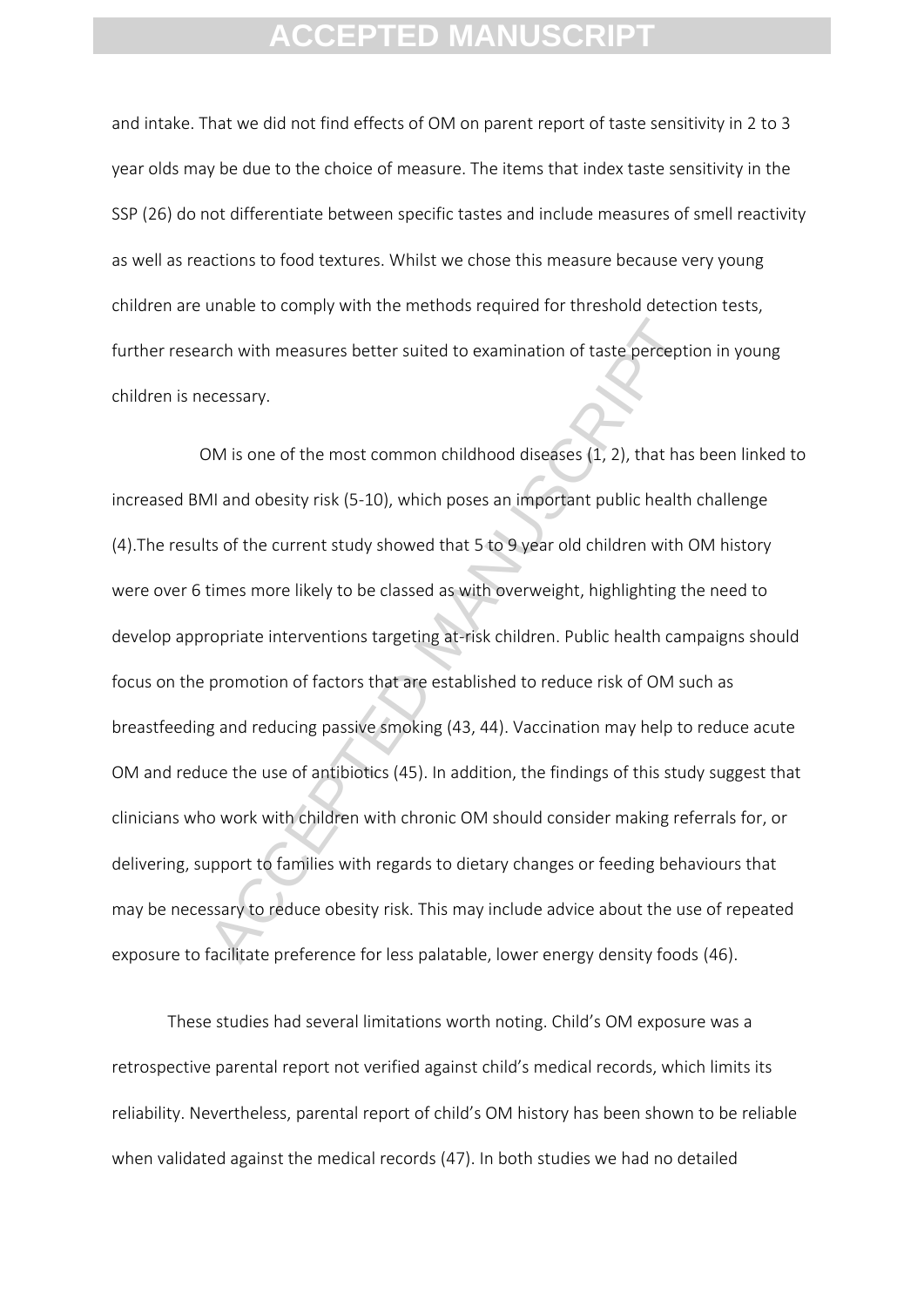information about the severity of OM and the associated treatment with tympanostomy tubes or antibiotics, or information on other potential confounders such as air pollutants or smoking status that may explain the associations between OM and adiposity (48, 49, 50). Additionally in Study II we did not collect information on maternal BMI, household income or breastfeeding history, and although they were not significantly related to outcomes in Study 1, they may still be important confounders (51 , 52-54). As we recruited our samples from affluent populations, the proportion of children with OM history was low and the samples were likely to have relatively few of the risk factors for chronic or repeated OM. Further work with higher risk samples is therefore warranted. Small number of children with OM history precluded any further exploration of the interactions with the potential confounders and for this reason any reported sex differences should be interpreted with caution.

still be important confounders (51, 52-54). As we recruited our sative distances and a stations, the proportion of children with OM history was low and to have relatively few of the risk factors for chronic or repeated OM This work has been based on the assumption that OM may cause taste impairments which could subsequently lead to greater adiposity. However, it is possible that metabolic disturbances associated with obesity lead to changes in taste sensitivity (55), although the causal pathways linking obesity to taste responsiveness are not yet clear (56). Longitudinal studies examining the development of these relationships are needed. Furthermore, we acknowledge that the adiposity measures that we used have limitations i.e. WHtR measurement in European pre-schoolers has been demonstrated to be less reliable than measurement of height and weight (57), and BMI has been suggested to lack appropriate sensitivity to be a marker of adiposity in comparison to more intensive measurements such as body composition techniques (58). Finally, the sensory evaluation in the 2 to 3 year old group was conducted using a questionnaire that was originally validated for older children (from 3 years of age) and the taste/smell sensitivity subscale of this questionnaire does not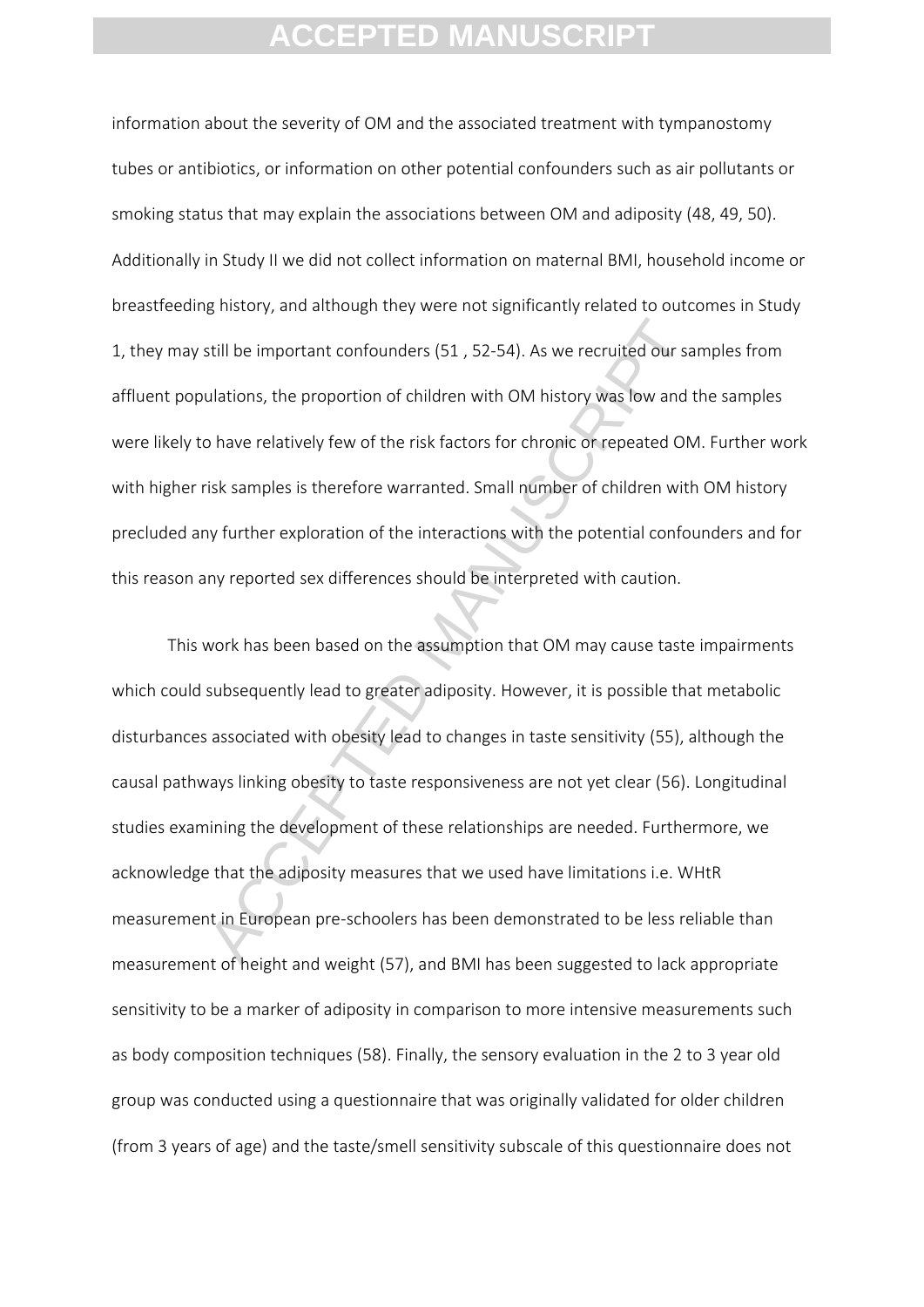allow us to differentiate taste from olfactory sensitivity. Further research is needed using an age-appropriate empirical measure of child's taste sensitivity for 2-3 year olds.

#### **Conclusions**

The results of this study support earlier research in this area and hi<br>between OM, BMI and taste sensitivity, as well potential sex-special<br>year old children OM exposure was not associated with BMI or re<br>aste sensitivity, The results of this study support earlier research in this area and highlight associations between OM, BMI and taste sensitivity, as well potential sex-specific effects. Among 2 to 3 year old children OM exposure was not associated with BMI or reported measure of taste sensitivity, although girls with OM history had higher WHtR. Intriguingly, these sex differences showed opposite links with BMI in 5 to 9 year old children. Among 5 to 9 year olds, children with multiple OM episodes had over six times higher odds of being classified as with overweight compared to children with no OM history, and these differences were primarily observed among boys. Although there were no overall differences in SDT, consistent with differences in BMI, boys with multiple OM history had significantly higher SDT compared to boys with a single or no OM episodes, suggesting that multiple exposure to OM infection may be particularly detrimental to taste function. Future studies should systematically examine these sex differences and potential influence on children's food preferences and dietary intake.

#### Authors declare no conflict of interest

Funding: Study I was funded by the Feeding For Life Foundation Grant Reference 11-1170. Study II was supported by the International Foundation for Promotion of Nutrition Research (ISFE) Grant Reference 15818.

#### Author contributions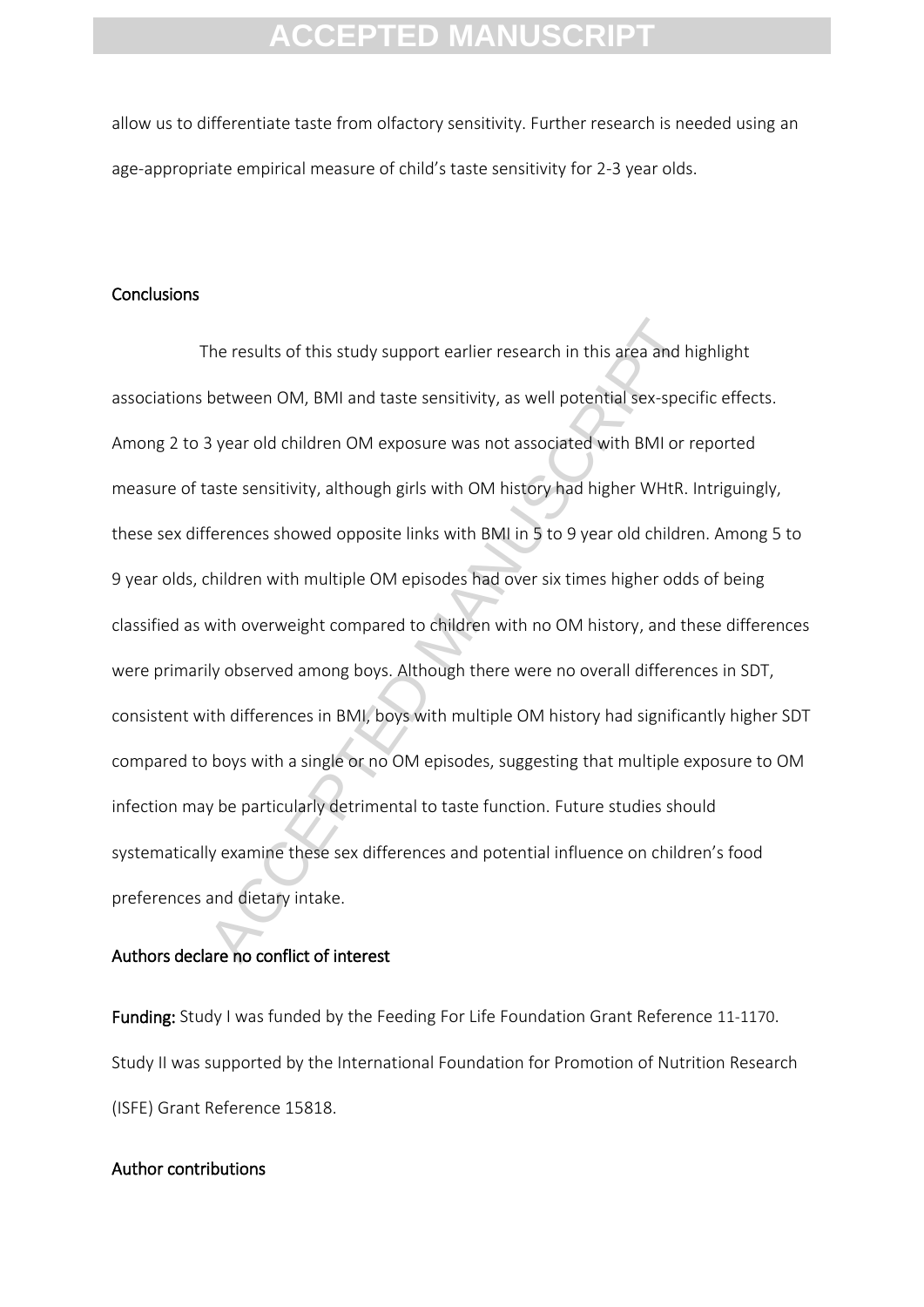AF and JB conceived the studies, analysed and interpreted data. Both authors were involved in writing and finalising the manuscript. Both authors had full access to the data and final responsibility for the decision to submit for publication.

### Acknowledgments

We wanted to thank all parents and children who participated in the study, as well as school staff for accommodating us.

ACCEPTED MANUSCRIPT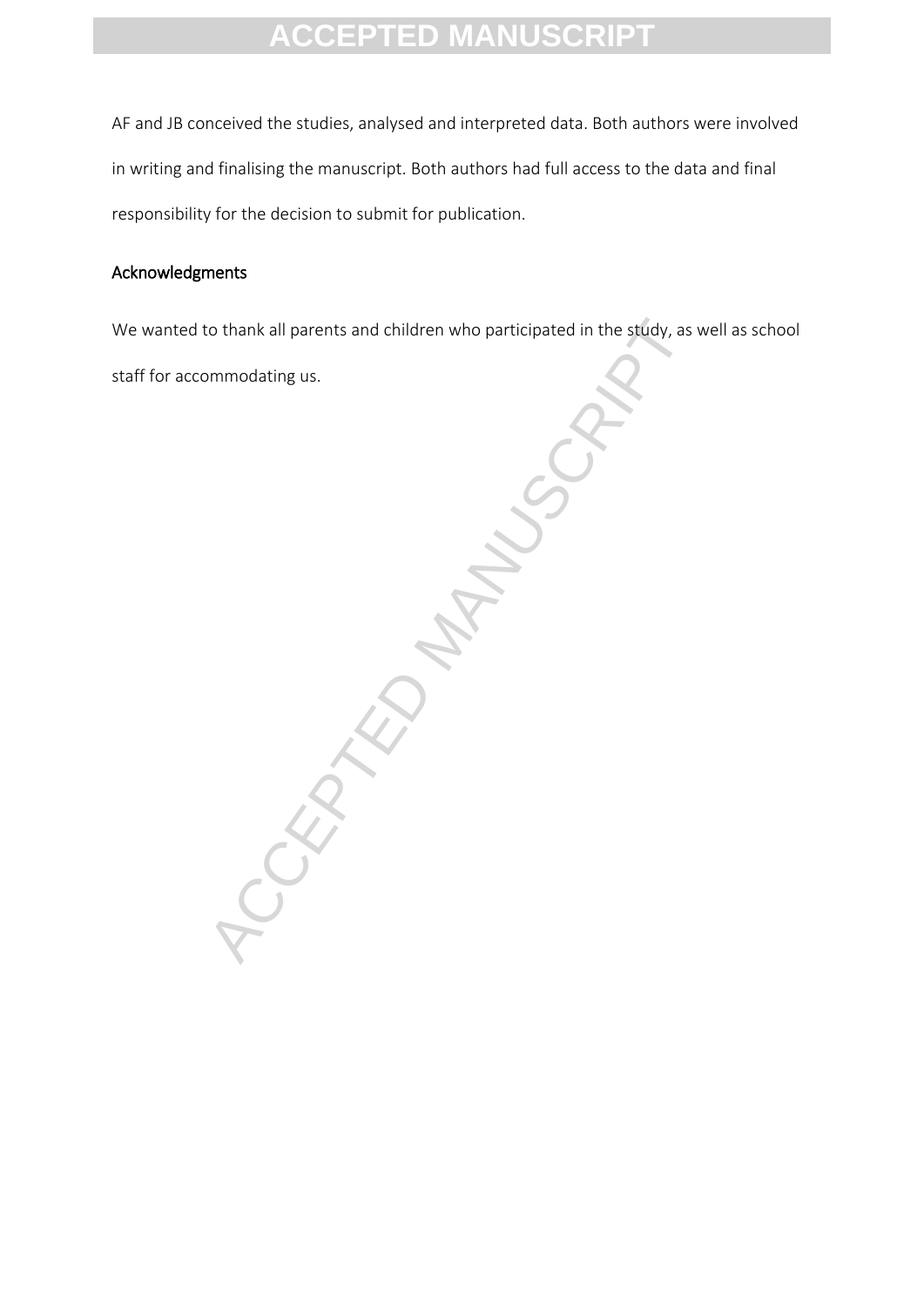### References

1. Paradise JL, Rockette HE, Colborn DK, Bernard BS, Smith CG, Kurs-Lasky M, et al. Otitis media in 2253 Pittsburgh-area infants: prevalence and risk factors during the first two years of life. Pediatrics. 1997;99(3):318-33.

2. Monasta L, Ronfani L, Marchetti F, Montico M, Brumatti LV, Bavcar A, et al. Burden of disease caused by otitis media: systematic review and global estimates. PloS one. 2012;7(4):e36226.

3. Harmes KM, Blackwood RA, Burrows HL, Cooke JM, Van Harrison R, Passamani PP. Otitis media: diagnosis and treatment. Children. 2013;100(8):10.

4. Ahmed S, Shapiro NL, Bhattacharyya N. Incremental health care utilization and costs for acute otitis media in children. The Laryngoscope. 2014;124(1):301-5.

5. Peracchio HL, Henebery KE, Sharafi M, Hayes JE, Duffy VB. Otitis media exposure associates with dietary preference and adiposity: A community-based observational study of at-risk preschoolers. Physiology & Behavior. 2012;106(2):264-71.

6. Tanasescu M, Ferris AM, Himmelgreen DA, Rodriguez N, Pérez-Escamilla R. Biobehavioral factors are associated with obesity in Puerto Rican children. The Journal of nutrition. 2000;130(7):1734-42.

7. Kim JB, Park DC, Cha CI, Yeo SG. Relationship between pediatric obesity and otitis media with effusion. Archives of Otolaryngology–Head & Neck Surgery. 2007;133(4):379-82.

8. Shin I, Park D, Kwon C, Yeo S. Changes in taste function related to obesity and chronic otitis media with effusion. Archives of Otolaryngology–Head & Neck Surgery. 2011;137(3):242-6.

9. Nelson H, Daly K, Davey C, Himes J, Synder D, Bartoshuk L. Otitis media and associations with overweight status in toddlers. Physiology & behavior. 2011;102(5):511-7.

10. Kuhle S, Kirk S, Ohinmaa A, Urschitz M, Veugelers P. The association between childhood overweight and obesity and otitis media. Pediatric obesity. 2012;7(2):151-7.

11. Seaberg RM, Chadha NK, Hubbard BJ, Gordon KA, Allemang BA, Harrison BJ, et al. Chorda tympani nerve function in children: relationship to otitis media and body mass index. International journal of pediatric otorhinolaryngology. 2010;74(12):1393-6.

d S, Shapiro NL, Bhattacharyya N. Incremental health care utilization an children. The Lanyngoscope. 2014;124(1):301-5.<br>Chidren. The Lanyngoscope 2014;124(1):301-5.<br>This media exposite and adiposity: A community-based obse 12. Bartoshuk LM, Snyder DJ, editors. AGFD 201-Taste damage contributes to obesity. ABSTRACTS OF PAPERS OF THE AMERICAN CHEMICAL SOCIETY; 2008: AMER CHEMICAL SOC 1155 16TH ST, NW, WASHINGTON, DC 20036 USA.

13. Bartoshuk LM, Duffy VB, Hayes JE, Moskowitz HR, Snyder DJ. Psychophysics of sweet and fat perception in obesity: Problems, solutions and new perspectives. Philosophical Transactions of the Royal Society B: Biological Sciences. 2006;361(1471):1137-48.

14. Bartoshuk LM, Catalanotto F, Hoffman H, Logan H, Snyder DJ. Taste damage (otitis media, tonsillectomy and head and neck cancer), oral sensations and BMI. Physiology & behavior. 2012;107(4):516-26.

15. Gedikli O, Doğru H, Aydin G, Tüz M, Uygur K, Sari A. Histopathological changes of chorda tympani in chronic otitis media. The Laryngoscope. 2001;111(4):724-7.

16. DiLisio GJ. Taste alteration in subjects with acute otitis media or middle ear fluid/taste preservation in otolaryngologic patients: Yale University; 1990.

17. Bartoshuk L, Duffy V, Reed D, Williams A. Supertasting, earaches and head injury: genetics and pathology alter our taste worlds. Neuroscience & Biobehavioral Reviews. 1996;20(1):79-87.

18. Huang C, Lin C, Wang C, Chen J, Shiao Y, Tsai M. Gustatory changes in patients with chronic otitis media, before and after middle-ear surgery. The Journal of Laryngology & Otology. 2012;126(5):470-4.

19. Landis BN, Beutner D, Frasnelli J, Hüttenbrink KB, Hummel T. Gustatory function in chronic inflammatory middle ear diseases. The Laryngoscope. 2005;115(6):1124-7.

20. Rawal S, Huedo-Medina TB, Hoffman HJ, Swede H, Duffy VB. Structural equation modeling of associations among taste‐related risk factors, taste functioning, and adiposity. Obesity. 2017;25(4):781-7.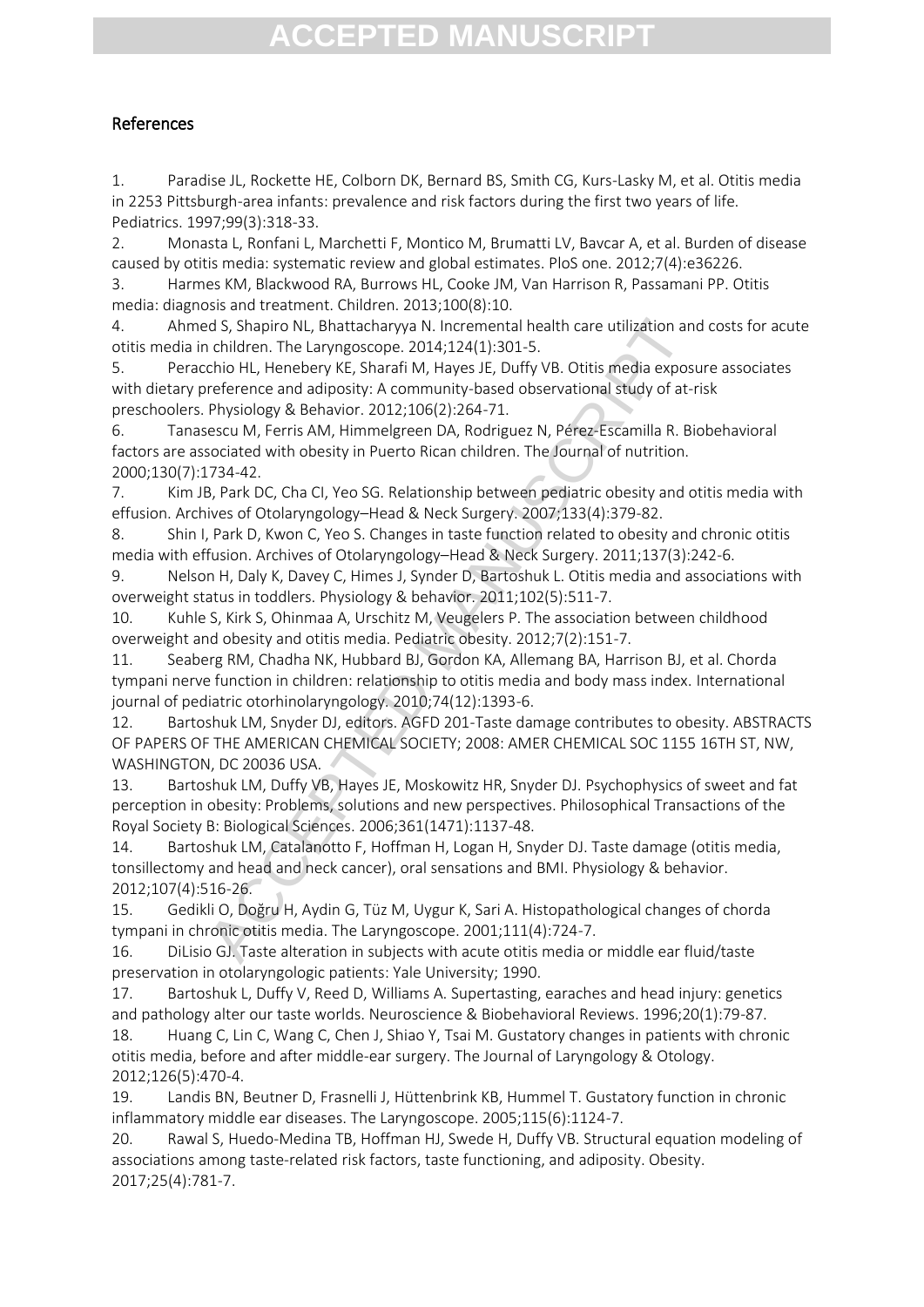21. de Graaf C, Boesveldt S. The chemical senses and nutrition: The role of taste and smell in the regulation of food intake. Flavor, Satiety and Food Intake. 2017:35-56.

22. Hayes J. Measuring sensory perception in relation to consumer behavior. Rapid Sensory Profiling Techniques: Elsevier; 2015. p. 53-69.

23. Arsenault M, MacLeod E, Weinstein J, Phillips V, Ferris A, Duffy V, editors. Reported history of otitis media (OM) in children associates with intake of vegetables and sweets. Poster presented at the meeting of the International Congress of Dietetics, Chicago, IL; 2004.

24. Snyder D, Duffy V, Chapo A, Cobbett L, Bartoshuk L. Food preferences mediate relationships between otitis media and body mass index. Appetite. 2003;40:360.

25. Snyder D, Duffy V, Chapo A, Cobbett L, Bartoshuk L, editors. Childhood taste damage modulates obesity risk: effects on fat perception and preference. Obesity research; 2003: NORTH AMER ASSOC STUDY OBESITY 8630 FENTON ST, SUITE 918, SILVER SPRING, MD 20910 USA.

26. Dunn W. The short sensory profile. USA: The psychological corporation; 1999.

27. Panek-Scarborough LM, Dewey AM, Temple JL. Sensation and perception of sucrose and fat stimuli predict the reinforcing value of food. Physiology & behavior. 2012;105(5):1242-9.

28. Visser J, Kroeze J, Kamps W, Bijleveld C. Testing taste sensitivity and aversion in very young children: development of a procedure. Appetite. 2000;34(2):169-76.

29. Freeman J, Cole T, Chinn S, Jones P, White E, Preece M. Cross sectional stature and weight reference curves for the UK, 1990. Archives of disease in childhood. 1995;73(1):17-24.

30. Doak CM, Hoffman DJ, Norris SA, Ponce MC, Polman K, Griffiths PL. Is body mass index an appropriate proxy for body fat in children? Global Food Security. 2013;2(2):65-71.

31. Mei Z, Grummer-Strawn LM, Pietrobelli A, Goulding A, Goran MI, Dietz WH. Validity of body mass index compared with other body-composition screening indexes for the assessment of body fatness in children and adolescents. The American journal of clinical nutrition. 2002;75(6):978-85.

32. NOO. National Obesity Observatory. Measurement of Obesity. . 2011.

esity risk: effects on fat perception and preference. Obesity research; 2CSTUV OBESITY B650 FTMON ST, SUITE 918, SILVER 3RNG, MD 20910<br>V. The short sensory profile. USA: The psychological corporation; 1999.<br>Scarborough LM, 33. Freedman DS, Kahn HS, Mei Z, Grummer-Strawn LM, Dietz WH, Srinivasan SR, et al. Relation of body mass index and waist-to-height ratio to cardiovascular disease risk factors in children and adolescents: the Bogalusa Heart Study–. The American journal of clinical nutrition. 2007;86(1):33-40. 34. Savva S, Tornaritis M, Savva M, Kourides Y, Panagi A, Silikiotou N, et al. Waist circumference

and waist-to-height ratio are better predictors of cardiovascular disease risk factors in children than body mass index. International journal of obesity. 2000;24(11):1453.

35. Brambilla P, Bedogni G, Heo M, Pietrobelli A. Waist circumference-to-height ratio predicts adiposity better than body mass index in children and adolescents. International journal of obesity. 2013;37(7):943.

36. WHO. World Health Organisation; Waist circumference and waist-hip ratio: report of a WHO expert consultation, Geneva, 8-11 December 2008. 2011.

37. Farrow CV, Coulthard H. Relationships between sensory sensitivity, anxiety and selective eating in children. Appetite. 2012;58(3):842-6.

38. Reynolds S, Lane SJ. Diagnostic validity of sensory over-responsivity: A review of the literature and case reports. Journal of Autism and Developmental Disorders. 2008;38(3):516-29.

39. Olejnik SF, Algina J. Parametric ANCOVA and the rank transform ANCOVA when the data are conditionally non-normal and heteroscedastic. Journal of Educational Statistics. 1984;9(2):129-49.

40. Zhang G-H, Zhang H-Y, Wang X-F, Zhan Y-H, Deng S-P, Qin Y-M. The relationship between fungiform papillae density and detection threshold for sucrose in the young males. Chemical senses. 2008;34(1):93-9.

41. Fogel A, Blissett J. Effects of sucrose detection threshold and weight status on intake of fruit and vegetables in children. Appetite. 2014;83:309-16.

42. Smith JD, Egan KN, Montaño Z, Dawson-McClure S, Jake-Schoffman DE, Larson M, et al. A developmental cascade perspective of paediatric obesity: a conceptual model and scoping review. Health psychology review. 2018;12(3):271-93.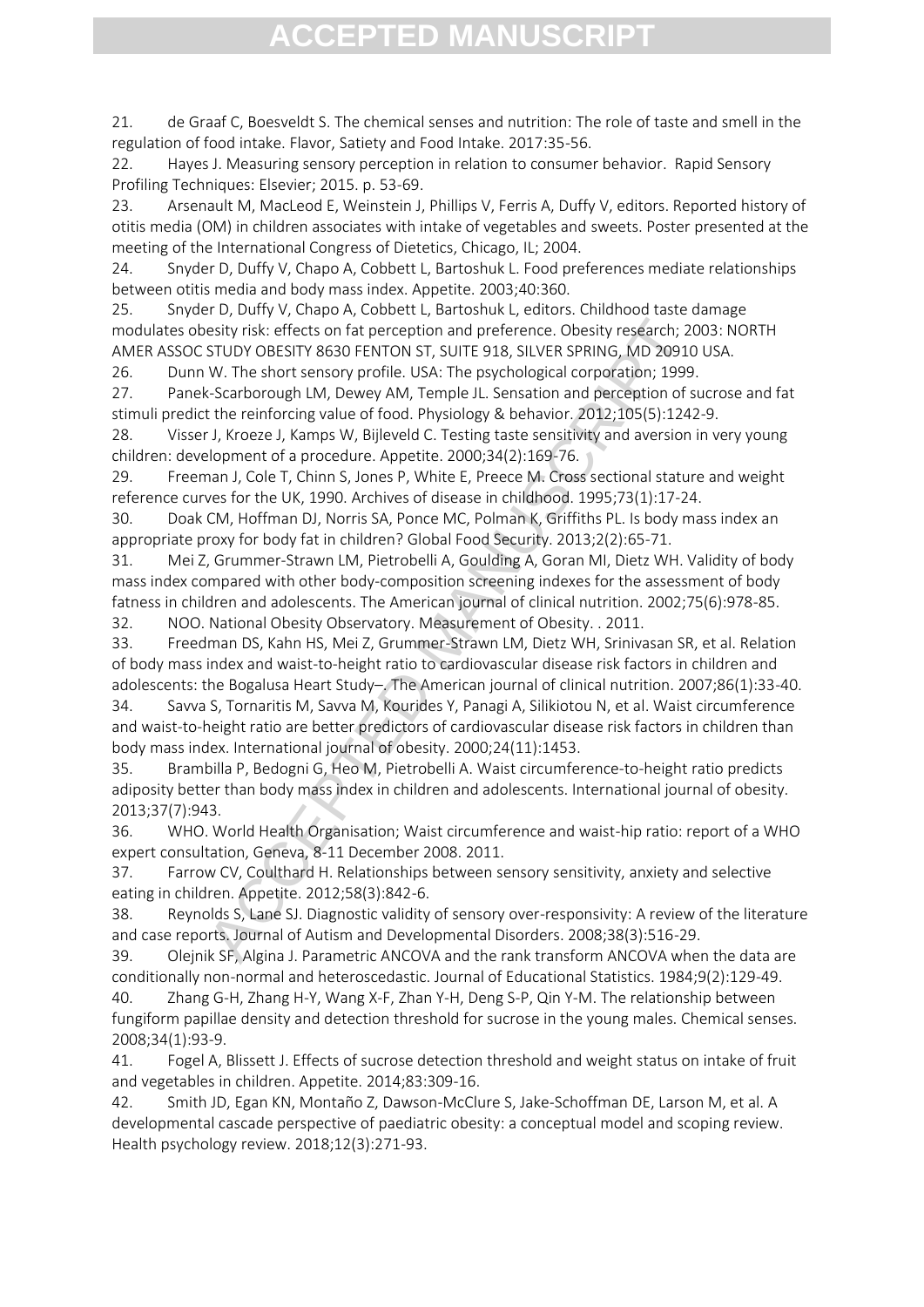43. Auinger P, Lanphear BP, Kalkwarf HJ, Mansour ME. Trends in otitis media among children in the United States. Pediatrics. 2003;112(3):514-20.

44. Koch A, Homøe P, Pipper C, Hjuler T, Melbye M. Chronic suppurative otitis media in a birth cohort of children in Greenland: population-based study of incidence and risk factors. The Pediatric infectious disease journal. 2011;30(1):25-9.

45. Norhayati MN, Ho JJ, Azman MY. Influenza vaccines for preventing acute otitis media in infants and children. 2015.

46. Fogel A, Blissett J. Past exposure to fruit and vegetable variety moderates the link between fungiform papillae density and current variety of FV consumed by children. Physiology & Behavior. 2017;177:107-12.

47. Daly KA, Lindgren B, Giebink GS. Validity of parental report of a child's medical history in otitis media research. American journal of epidemiology. 1994;139(11):1116-21.

KA, Lindgren B, Giebink GS. Validity of parental report of a child's medicantich.<br>
A. American journal of epidemiology. 1994;139(11):1116-21.<br>
F.F. Anotron DB, Mamtani R, Haynes K, Goldberg DS, Lee DY, et al. Administhildr 48. Scott FI, Horton DB, Mamtani R, Haynes K, Goldberg DS, Lee DY, et al. Administration of antibiotics to children before age 2 years increases risk for childhood obesity. Gastroenterology. 2016;151(1):120-9. e5.

49. Bondy J, Berman S, Glazner J, Lezotte D. Direct expenditures related to otitis media diagnoses: extrapolations from a pediatric medicaid cohort. Pediatrics. 2000;105(6):e72-e.

50. Tong S, Amand C, Kieffer A, Kyaw MH. Trends in healthcare utilization and costs associated with acute otitis media in the United States during 2008–2014. BMC health services research. 2018;18(1):318.

51. Rogers SL, Blissett J. Breastfeeding duration and its relation to weight gain, eating behaviours and positive maternal feeding practices in infancy. Appetite. 2017;108:399-406.

52. Schrempft S, van Jaarsveld CH, Fisher A, Fildes A, Wardle J. Maternal characteristics associated with the obesogenic quality of the home environment in early childhood. Appetite. 2016;107:392-7.

53. Kørvel-Hanquist A, Koch A, Lous J, Olsen SF, Homøe P. Risk of childhood otitis media with focus on potentially modifiable factors: A Danish follow-up cohort study. International journal of pediatric otorhinolaryngology. 2018;106:1-9.

54. Kırıs M, Muderris T, Kara T, Bercin S, Cankaya H, Sevil E. Prevalence and risk factors of otitis media with effusion in school children in Eastern Anatolia. International journal of pediatric otorhinolaryngology. 2012;76(7):1030-5.

55. Obrębowski A, Obrębowska-Karsznia Z, Gawliński M. Smell and taste in children with simple obesity. International journal of pediatric otorhinolaryngology. 2000;55(3):191-6.

56. Berthoud H-R, Zheng H. Modulation of taste responsiveness and food preference by obesity and weight loss. Physiology & behavior. 2012;107(4):527-32.

57. De Miguel‐Etayo P, Mesana M, Cardon G, De Bourdeaudhuij I, Góźdź M, Socha P, et al. Reliability of anthropometric measurements in E uropean preschool children: the ToyBox‐study. Obesity reviews. 2014;15:67-73.

58. Javed A, Jumean M, Murad MH, Okorodudu D, Kumar S, Somers V, et al. Diagnostic performance of body mass index to identify obesity as defined by body adiposity in children and adolescents: a systematic review and meta‐analysis. Pediatric obesity. 2015;10(3):234-44.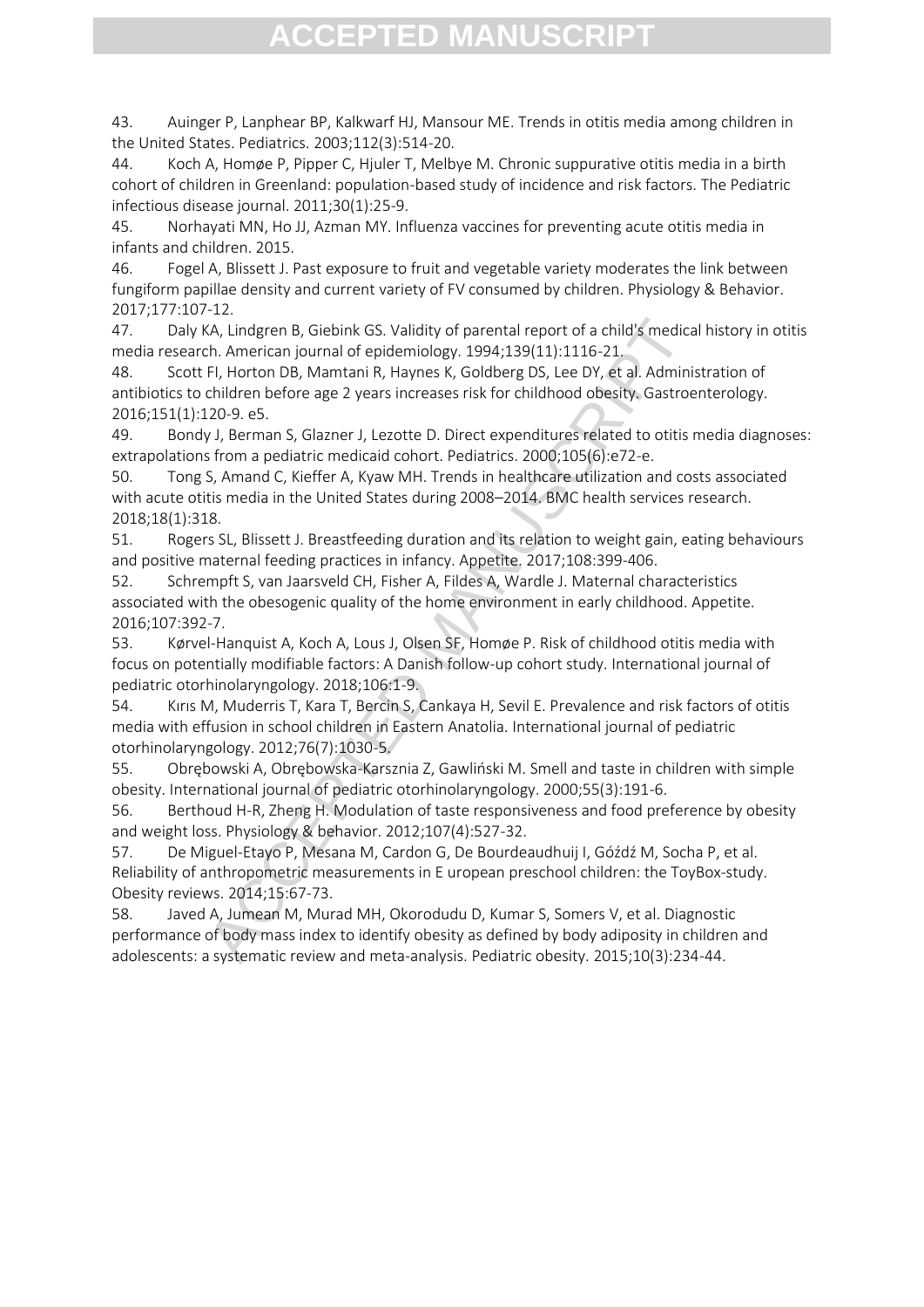|                                                                                                                                                                                                                                                                                                                                                                                                                                                         | Total            | Boys                                 |           | Girls            | $p$ -value $^{1}$ |  |
|---------------------------------------------------------------------------------------------------------------------------------------------------------------------------------------------------------------------------------------------------------------------------------------------------------------------------------------------------------------------------------------------------------------------------------------------------------|------------------|--------------------------------------|-----------|------------------|-------------------|--|
| Study I                                                                                                                                                                                                                                                                                                                                                                                                                                                 |                  |                                      |           |                  |                   |  |
| <b>BMI</b> centiles                                                                                                                                                                                                                                                                                                                                                                                                                                     | $61.9 \pm 2.67$  | $59.89 \pm 3.42$<br>$64.72 \pm 4.28$ |           |                  | 0.38              |  |
| <b>WHtR</b>                                                                                                                                                                                                                                                                                                                                                                                                                                             | $0.57 \pm 0.004$ | $0.57 \pm 0.004$                     |           | $0.57 \pm 0.005$ | 0.88              |  |
| Weight category                                                                                                                                                                                                                                                                                                                                                                                                                                         |                  |                                      |           |                  | 0.46              |  |
| Healthy weight                                                                                                                                                                                                                                                                                                                                                                                                                                          | 75 (74%)         | 46 (77%)                             |           | 29 (71%)         |                   |  |
| Overweight or                                                                                                                                                                                                                                                                                                                                                                                                                                           | 26 (26%)         | 14 (23%)                             |           | 12 (29%)         |                   |  |
| obesity                                                                                                                                                                                                                                                                                                                                                                                                                                                 |                  |                                      |           |                  |                   |  |
| Taste sensitivity                                                                                                                                                                                                                                                                                                                                                                                                                                       |                  |                                      |           |                  | 0.54              |  |
| Typical                                                                                                                                                                                                                                                                                                                                                                                                                                                 | 73 (72%)         | 42 (70%)                             |           | 31 (76%)         |                   |  |
| Atypical                                                                                                                                                                                                                                                                                                                                                                                                                                                | 28 (28%)         | 18 (30%)                             |           | 10 (24%)         |                   |  |
| Study II                                                                                                                                                                                                                                                                                                                                                                                                                                                |                  |                                      |           |                  |                   |  |
| <b>BMI</b> centiles                                                                                                                                                                                                                                                                                                                                                                                                                                     | $54.7 \pm 3.0$   | $58.0 \pm 4.11$                      |           | $51.3 \pm 4.34$  | 0.26              |  |
| Weight category                                                                                                                                                                                                                                                                                                                                                                                                                                         |                  |                                      |           |                  | 0.96              |  |
| Healthy weight                                                                                                                                                                                                                                                                                                                                                                                                                                          | 75 (79%)         | 38 (79%)                             |           | 37 (78.7%)       |                   |  |
| Overweight                                                                                                                                                                                                                                                                                                                                                                                                                                              | 20 (21%)         | 10 (21%)                             |           | 10 (21.3%)       |                   |  |
| Taste sensitivity                                                                                                                                                                                                                                                                                                                                                                                                                                       |                  |                                      |           |                  | 0.16              |  |
| Typical                                                                                                                                                                                                                                                                                                                                                                                                                                                 | 70 (75%)         | 32 (68%)<br>38 (81%)                 |           |                  |                   |  |
| Atypical                                                                                                                                                                                                                                                                                                                                                                                                                                                | 24 (25%)         | 15 (32%)                             |           | 9(19%)           |                   |  |
| SDT (%)                                                                                                                                                                                                                                                                                                                                                                                                                                                 | $0.89 \pm 0.04$  | $0.90 \pm 0.06$                      |           | $0.88 \pm 0.05$  | 0.77              |  |
| BMI- Body Mass Index; WHtR- Waist-to-Height Ratio; SDT- Sucrose Detection Threshold; <sup>1</sup> p-value for<br>T-tests reported for BMI centiles and WHtR; p-value for Chi-squared reported for Weight category<br>and taste sensitivity classification.<br>Table 2. Group differences (Counts or Mean ± SEM) across various sample characteristics <sup>1</sup><br>between children exposed and not exposed to Otitis Media in Study I and Study II. |                  |                                      |           |                  |                   |  |
| Otitis media history                                                                                                                                                                                                                                                                                                                                                                                                                                    |                  |                                      |           |                  |                   |  |
| No OM                                                                                                                                                                                                                                                                                                                                                                                                                                                   |                  |                                      | <b>OM</b> | Single           | Multiple          |  |
|                                                                                                                                                                                                                                                                                                                                                                                                                                                         |                  | $(n=78)$                             | $(n=23)$  | $(n=12)$         | $(n=11)$          |  |
| Study $\overline{I^2}$                                                                                                                                                                                                                                                                                                                                                                                                                                  |                  |                                      |           |                  |                   |  |
| Child's sex                                                                                                                                                                                                                                                                                                                                                                                                                                             |                  |                                      |           |                  |                   |  |
| Boys                                                                                                                                                                                                                                                                                                                                                                                                                                                    |                  | 46 (59%)                             | 14 (61%)  | 10 (83%)         | 4(36%)            |  |
| Girls                                                                                                                                                                                                                                                                                                                                                                                                                                                   |                  | 32 (41%)                             | 9 (39%)   | 2(17%)           | 7 (64%)           |  |

Table 1. Sample characteristics in BMI centiles, WHtR (Mean ± SEM), weight category and taste sensitivity classification as well as sex differences in these variables.

### Table 2. Group differences (Counts or Mean  $\pm$  SEM) across various sample characteristics<sup>1</sup> between children exposed and not exposed to Otitis Media in Study I and Study II.

|                              | Otitis media history |                 |                |                |
|------------------------------|----------------------|-----------------|----------------|----------------|
|                              | No OM                | <b>OM</b>       | Single         | Multiple       |
|                              | (n= 78)              | $(n=23)$        | $(n=12)$       | $(n=11)$       |
| Study $I^2$                  |                      |                 |                |                |
| Child's sex                  |                      |                 |                |                |
| Boys                         | 46 (59%)             | 14 (61%)        | 10 (83%)       | 4 (36%)        |
| Girls                        | 32 (41%)             | 9(39%)          | 2(17%)         | 7(64%)         |
| Child's age (mths.)          | $29.1 \pm 0.54$      | $30.0 \pm 0.92$ | $28.9 \pm 1.3$ | $31.2 \pm 1.2$ |
| Child BF (mths.)             | $4.9 \pm 0.4$        | $4.7 \pm 0.5$   | $4.9 \pm 0.7$  | $4.4 \pm 0.7$  |
| Household Income (£)         |                      |                 |                |                |
| Below 30k                    | 22 (28%)             | 3(13%)          | 1(8%)          | 2(18%)         |
| Above 30k                    | 56 (72%)             | 20 (87%)        | 11 (92%)       | 9(82%)         |
| Mother with higher education |                      |                 |                |                |
| Yes                          | 53 (68%)             | 20 (87%)        | 11 (92%)       | 9(82%)         |
| No.                          | 25 (32%)             | 3(13%)          | 1(8%)          | 2(18%)         |
| Mother's age (yrs.)          | $34.7 \pm 0.6$       | $37.2 \pm 0.9$  | $37.0 \pm 1.0$ | $37.6 \pm 1.6$ |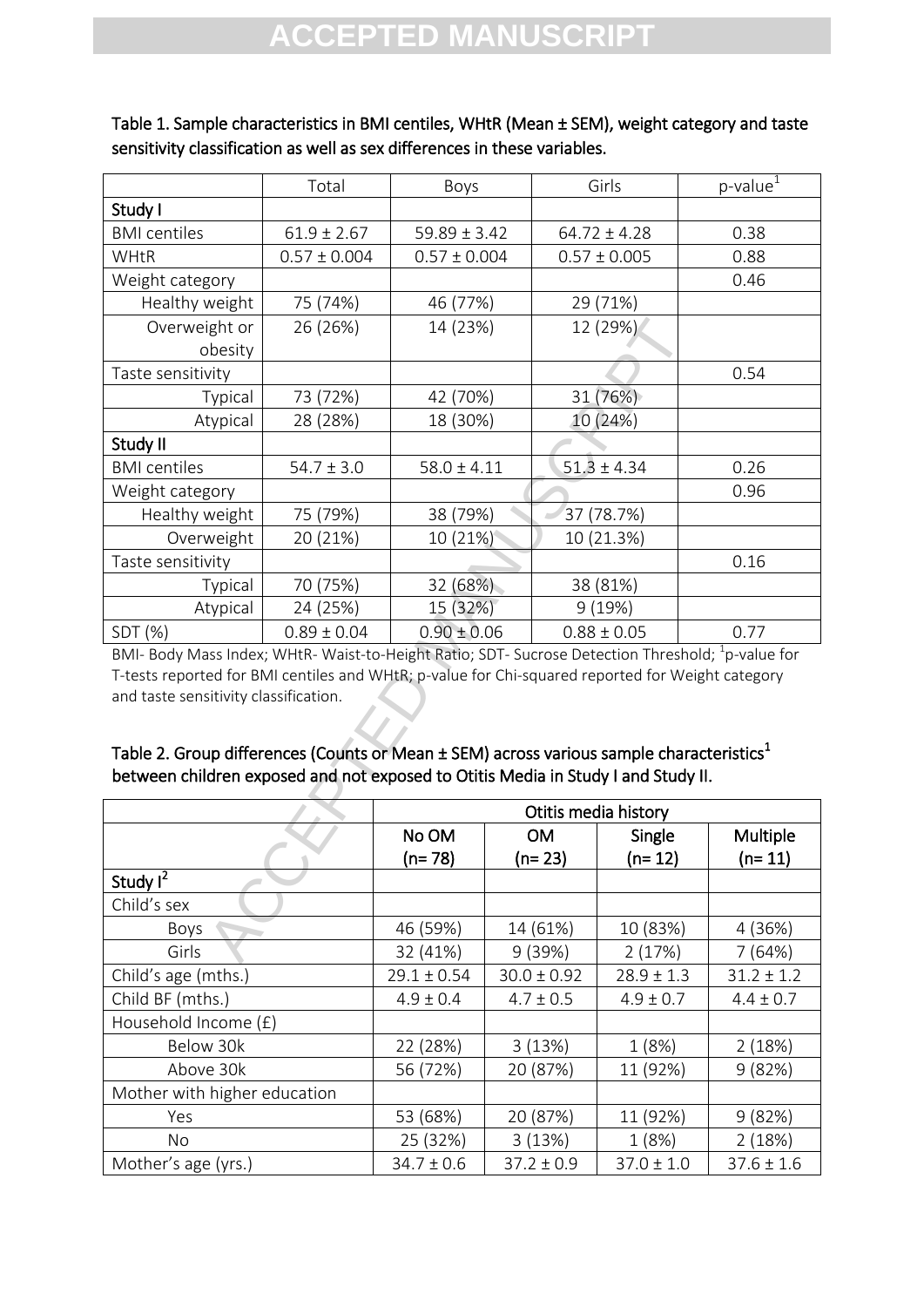| Mother's BMI ( $\text{kg/m}^2$ ) | $26.0 \pm 0.7$  | $24.3 \pm 0.8$  | $23.6 \pm 1.0$  | $25.0 \pm 1.22$ |
|----------------------------------|-----------------|-----------------|-----------------|-----------------|
| Study II <sup>3</sup>            | No OM           | <b>OM</b>       | Single          | <b>Multiple</b> |
|                                  | $(n=70)$        | $(n=25)$        | $(n=11)$        | $(n=13)$        |
| Child's sex                      |                 |                 |                 |                 |
| <b>Boys</b>                      | 37 (53%)        | 11 (44%)        | 5(46%)          | 5(38%)          |
| Girls                            | 33 (47%)        | 14 (56%)        | 6(54%)          | 8(62%)          |
| Child's age (yrs.)               | $7.2 \pm 0.16$  | $7.0 \pm 0.27$  | $7.1 \pm 0.40$  | $7.0 \pm 0.40$  |
| Mother's age (yrs.)              | $39.6 \pm 1.19$ | $37.0 \pm 1.85$ | $38.8 \pm 1.01$ | $38.6 \pm 1.63$ |

BF: Breastfeeding ; BMI: Body Mass Index; Mths.: months; Yrs.: years; OM: Otitis media; <sup>1</sup> Chi-squared tests used to examine the differences in sex and education; t-tests used to examine the differences where two Otitis media groups were considered and ANOVA where three groups were compared;  $^2$ All group differences were non-significant; Some information was missing as 8 parents did not report child's history of breastfeeding, 2 mothers did not report their age and 3 mothers did not consent to being weighed. <sup>3</sup> All group differences were non-significant *Note* In Study I

### Table 3. Group differences (mean and bootstrapped 95% CIs) in the main study outcomes among children with different history of OM exposure.

| tests used to examine the differences in sex and education; t-tests used to examine the differences<br>where two Otitis media groups were considered and ANOVA where three groups were compared; <sup>2</sup><br>All group differences were non-significant; Some information was missing as 8 parents did not report<br>child's history of breastfeeding, 2 mothers did not report their age and 3 mothers did not consent to<br>being weighed. <sup>3</sup> All group differences were non-significant Note In Study I<br>Table 3. Group differences (mean and bootstrapped 95% CIs) in the main study outcomes among<br>children with different history of OM exposure. |                                  |                                      |                                  |                                   |  |
|----------------------------------------------------------------------------------------------------------------------------------------------------------------------------------------------------------------------------------------------------------------------------------------------------------------------------------------------------------------------------------------------------------------------------------------------------------------------------------------------------------------------------------------------------------------------------------------------------------------------------------------------------------------------------|----------------------------------|--------------------------------------|----------------------------------|-----------------------------------|--|
|                                                                                                                                                                                                                                                                                                                                                                                                                                                                                                                                                                                                                                                                            | Otitis media history             |                                      |                                  |                                   |  |
|                                                                                                                                                                                                                                                                                                                                                                                                                                                                                                                                                                                                                                                                            | <b>OM</b>                        | No OM                                | Single                           | Multiple                          |  |
| Study I <sup>2</sup>                                                                                                                                                                                                                                                                                                                                                                                                                                                                                                                                                                                                                                                       |                                  |                                      |                                  |                                   |  |
| <b>BMI</b>                                                                                                                                                                                                                                                                                                                                                                                                                                                                                                                                                                                                                                                                 | 69.7 [58.6, 78.8]                | 63.3 [56.5, 69.7]                    | 67.2 [44.3, 87.3]                | 71.7 [59.9, 83.0]                 |  |
| centiles                                                                                                                                                                                                                                                                                                                                                                                                                                                                                                                                                                                                                                                                   |                                  |                                      |                                  |                                   |  |
| Boys                                                                                                                                                                                                                                                                                                                                                                                                                                                                                                                                                                                                                                                                       | 66.0 [48.6, 82.3]                | 62.6 [54.5, 70.5]                    |                                  |                                   |  |
| Girls                                                                                                                                                                                                                                                                                                                                                                                                                                                                                                                                                                                                                                                                      | 74.1 [60.2, 86.8]                | 64.2 [53.9, 73.5]                    |                                  |                                   |  |
| <b>WHtR</b>                                                                                                                                                                                                                                                                                                                                                                                                                                                                                                                                                                                                                                                                | $0.58$ [0.56, 0.60] <sup>a</sup> | $[0.57]$ $[0.55, 0.58]$ <sup>a</sup> | $0.59$ [0.54, 0.62]              | $0.58$ [0.56, 0.61]               |  |
| Boys                                                                                                                                                                                                                                                                                                                                                                                                                                                                                                                                                                                                                                                                       | $0.57$ [0.54, 0.60]              | $0.57$ [0.55, 0.59]                  |                                  |                                   |  |
| Girls                                                                                                                                                                                                                                                                                                                                                                                                                                                                                                                                                                                                                                                                      | $0.60$ [0.57, 0.62] <sup>a</sup> | $0.56$ [0.55, 0.58] <sup>a</sup>     |                                  |                                   |  |
| Study II <sup>3</sup>                                                                                                                                                                                                                                                                                                                                                                                                                                                                                                                                                                                                                                                      | <b>OM</b>                        | No OM                                | Single                           | Multiple                          |  |
| <b>BMI</b>                                                                                                                                                                                                                                                                                                                                                                                                                                                                                                                                                                                                                                                                 | 65.8 [54.2, 76.4] <sup>a</sup>   | 50.2 [43.3, 57.0] <sup>a,b</sup>     | 56.0 [39.8, 73.5]                | 75.7 [61.0, 88.4] <sup>b</sup>    |  |
| centiles                                                                                                                                                                                                                                                                                                                                                                                                                                                                                                                                                                                                                                                                   |                                  |                                      |                                  |                                   |  |
| Boys                                                                                                                                                                                                                                                                                                                                                                                                                                                                                                                                                                                                                                                                       | 73.2 [59.3, 85.7] <sup>a</sup>   | 52.8 [43.4, 62.4] $a,#$              | 65.9 [45.2, 88.3]                | 71.3 $[6.41, 11.03]$ <sup>#</sup> |  |
| Girls                                                                                                                                                                                                                                                                                                                                                                                                                                                                                                                                                                                                                                                                      | 60.6 [42.8, 77.7]                | 47.3 [37.1, 57.2]                    | 46.1 [21.2, 70.3]                | 71.4 [52.3, 90.0]                 |  |
| SDT (%)                                                                                                                                                                                                                                                                                                                                                                                                                                                                                                                                                                                                                                                                    | 0.97 [0.79, 1.15]                | $0.87$ [0.78, 0.95] <sup>#</sup>     | $0.82$ [0.63, 1.04] <sup>#</sup> | $1.11$ [0.84, 1.37] <sup>#</sup>  |  |
| Boys                                                                                                                                                                                                                                                                                                                                                                                                                                                                                                                                                                                                                                                                       | $1.09$ [0.82, 1.37] <sup>#</sup> | $0.85$ [0.75, 0.96] <sup>a</sup>     | $0.87$ [0.53, 1.20] <sup>b</sup> | 1.36 [1.13, 1.60] <sup>a,b</sup>  |  |
| Girls                                                                                                                                                                                                                                                                                                                                                                                                                                                                                                                                                                                                                                                                      | $0.87$ [0.68, 1.07]              | $0.88$ [0.76, 1.04]                  | $0.77$ [0.60, 0.92]              | $0.95$ [0.60, 1.31]               |  |

BMI- Body Mass Index; WHtR: Waist-to-Height Ratio; OM: Otitis media; SDT: Sucrose Detection Threshold; *Note* The same suprascript (a, b) indicates significant differences between annotated groups with p<0.05; # indicates non-significant trend with p< 1.0;